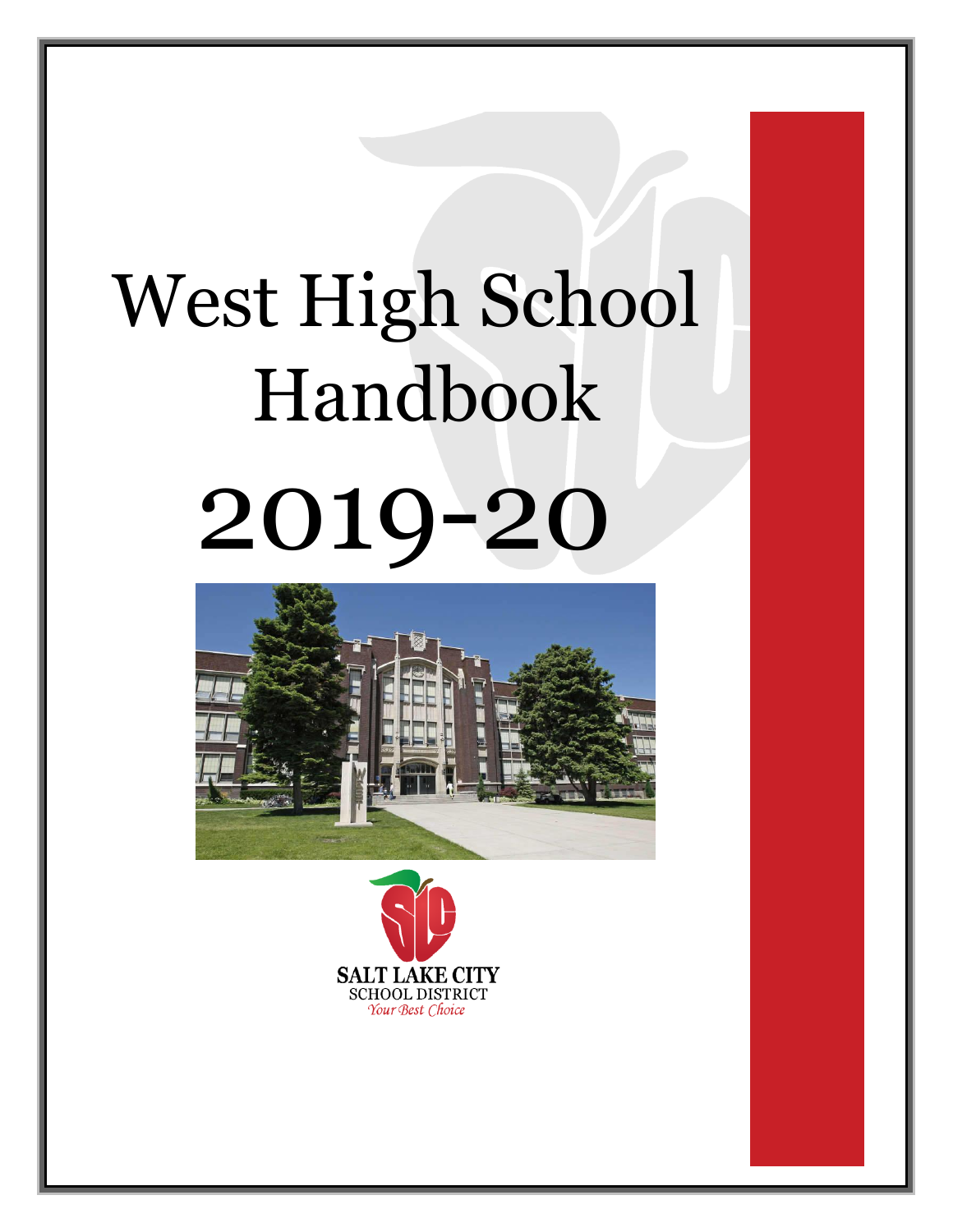# **West High School Handbook**

#### **241 North 300 West Salt Lake City, Utah 84103 801-578-8500**

West High School Motto The School of Scholars and Champions

Salt Lake City School District Vision Statement Excellence and Equity: every student, every classroom, every day

Salt Lake School District Mission Statement

Salt Lake City School District cultivates a love of learning in a diverse and inclusive school community, committed to educational excellence and integrity. In collaboration with families and community, we hold high expectations for all students, respond effectively to individual needs, and provide a safe, healthy environment in which every student can learn the academic, problem-solving, and social skills required for success in college, career, and life.

Administration: Principal - Ford White,

Assistant Principals – Ellery Jones, Ben Jones, Mele Taukeiaho, Rachel Townsend, Ron Litteral

| <b>EXT. 2100</b> |
|------------------|
| <b>EXT. 2080</b> |
| EXT. 3640        |
| EXT. 3650        |
| EXT. 2310        |
| EXT. 2340        |
| EXT. 2570        |
| EXT. 2130        |
|                  |

Term 1 August 19 – October 25

Term 2 October 28 – January 10

Term 3 January 13 – March 20

 $Term 4 March 30 - June 3$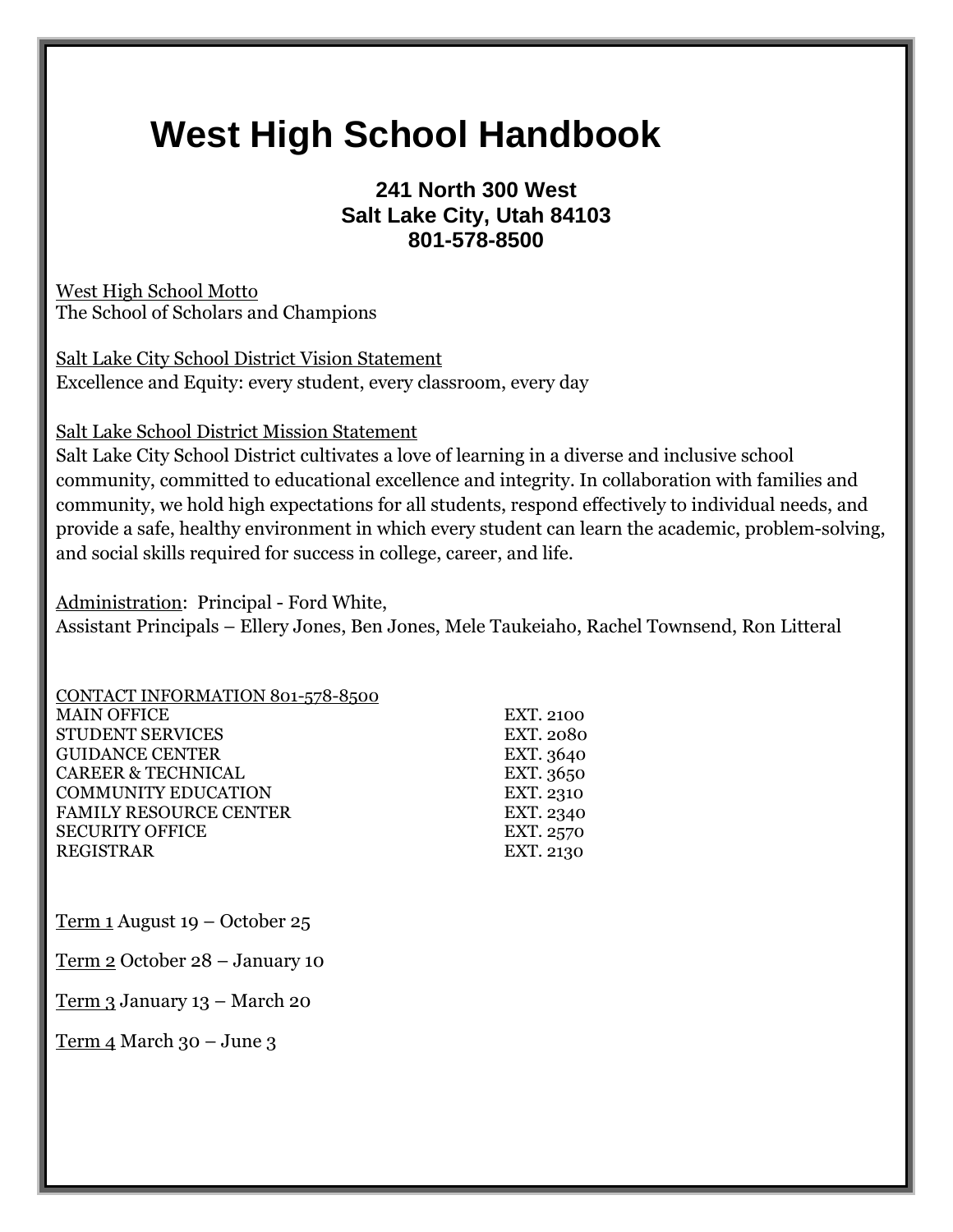#### **REGULAR DAY BELL SCHEDULE**

| <b>First Lunch Schedule</b>  |                                             | <b>Block</b>        |
|------------------------------|---------------------------------------------|---------------------|
| $1-2 \text{ Block}(90)$      |                                             | $7:45-9:15$         |
| 3-4 Block (89)               |                                             | $9:21-10:50$        |
| 1 <sup>st</sup> Lunch (30)   | $3rd$ & 4 <sup>th</sup> Floors              | 10:50-11:20         |
| 5-6 Block (89)               |                                             | 11:26-12:55         |
| 7-8 Block (89)               |                                             | 1:01-2:30           |
| <b>Second Lunch Schedule</b> |                                             |                     |
| $1-2 \text{ Block}(90)$      |                                             | $7:45-9:15$         |
| 3-4 Block (89)               |                                             | $9:21-10:50$        |
| 5-6 Block (89)               |                                             | 10:56-12:25         |
| 2 <sup>nd</sup> Lunch (30)   | $1^{st}\&2^{nd}$ Fl, Sci/Tech, FH, Seminary | <u> 12:25-12:55</u> |
| 7-8 Block (89)               |                                             | $1:01-2:30$         |

\*\*\*\*\*\*\*\*\*\*\*\*\*\*\*\*\*\*\*\*\*\*\*\*\*\*\*\*\*\*\*\*\*\*\*\*\*\*\*\*\*\*\*\*\*\*\*\*\*\*\*\*\*\*\*\*\*\*\*\*\*\*

#### **LATE START MONDAYS**

| <u>First Lunch Bell Schedule</u> |                      |
|----------------------------------|----------------------|
| <b>PLC Teacher PLANNING</b>      | $7:45 - 9:24$        |
| 1 <sup>ST</sup> BLOCK            | $9:30 - 10:31$       |
| 2 <sup>nd</sup> Block            | 10:37-11:47          |
| 1 <sup>st</sup> Lunch            | $11:47 - 12:17$      |
| 3 <sup>rd</sup> Block            | $12:23 - 1:23$       |
| 4 <sup>th</sup> Block            | $1:29 - 2:30$        |
| Second Lunch Bell Schedule       |                      |
| <b>PLC Teacher PLANNING</b>      | $7:45 - 9:24$        |
| 1 <sup>ST</sup> BLOCK            | $9:30 - 10:31$       |
| 2 <sup>nd</sup> Block            | $10:37 - 11:47$      |
| 3 <sup>rd</sup> Block            | $11:53 - 12:53$      |
| 2 <sup>nd</sup> Lunch            | <u> 12:53 – 1:23</u> |
| 4 <sup>th</sup> Block            | $1:29 - 2:30$        |
|                                  |                      |

**\*\*\*\*\*\*\*\*\*\*\*\*\*\*\*\*\*\*\*\*\*\*\*\*\*\*\*\*\*\*\*\*\*\*\*\*\*\*\*\*\*\*\*\*\*\*\*\*\*\*\*\*\*\*\*\*\*\*\*\*\*\*\*\*\*\*\*\*\*\*\*\*\*\*\*\*\*\*\*\***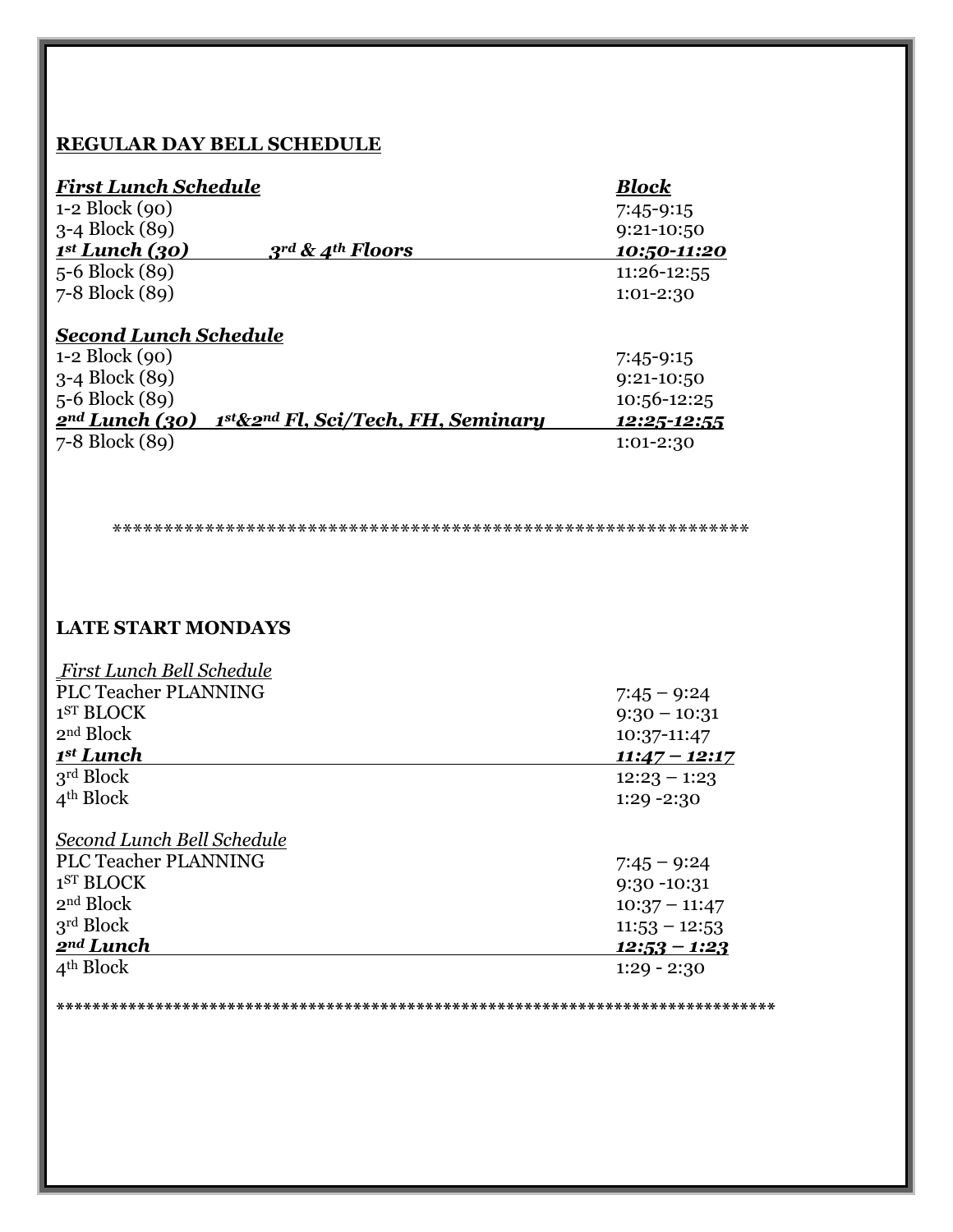#### **AM SSEMBLY SCHEDULE**

| 1st Lunch Schedule             | Block          |
|--------------------------------|----------------|
| 1-2 Block                      | $7:45 - 8:55$  |
| <b>Assembly</b>                | $9:07 - 10:07$ |
| 3-4 Block                      | 10:18-11:28    |
| 1 <sup>st</sup> Lunch          | 11:28-11:58    |
| 5-6 Block                      | 12:04-1:14     |
| 7-8 Block                      | 1:20-2:30      |
| 2 <sup>nd</sup> Lunch Schedule |                |
| 1-2 Block                      | $7:45 - 8:55$  |
| <b>Assembly</b>                | 9:07-10:07     |
| 3-4 Block                      | 10:18-11:28    |
| 5-6 Block                      | 11:34-12:44    |
| 2 <sup>nd</sup> Lunch          | 12:44-1:14     |
| 7-8 Block                      | 1:20-2:30      |

**\*\*\*\*\*\*\*\*\*\*\*\*\*\*\*\*\*\*\*\*\*\*\*\*\*\*\*\*\*\*\*\*\*\*\*\*\*\*\*\*\*\*\*\*\*\*\*\*\*\*\*\*\*\*\*\*\*\*\*\*\*\*\*\*\*\*\*\*\*\*\*\*\*\*\*\*\*\*\*\*\*\*\*\*\***

#### **Parent Teacher Conferences**

Back to School Night Aug. 22rd, 3-6 PM

September 26th, 4-8 PM

March 5th, 4-7 PM

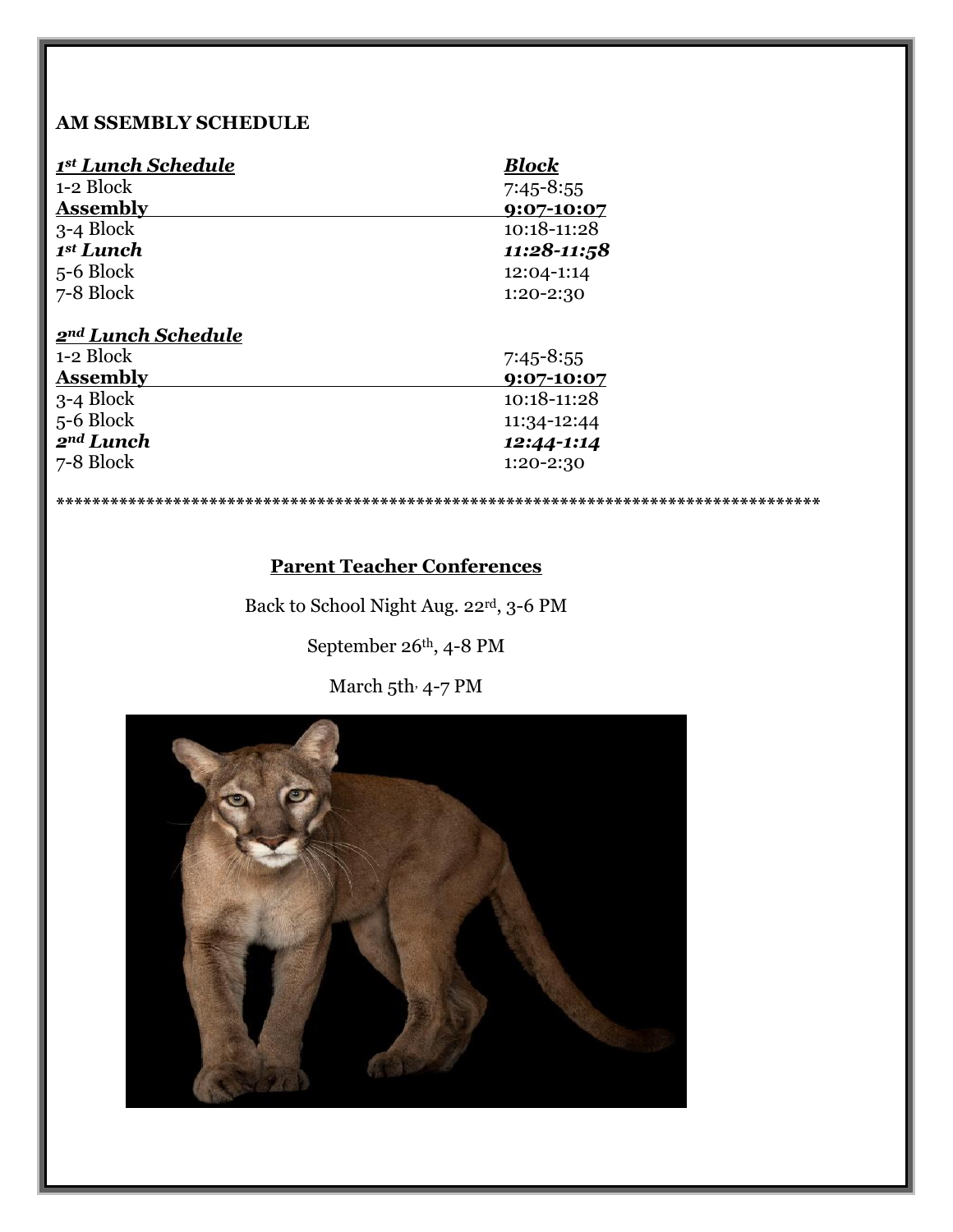#### **STUDENT BODY OFFICERS 2019-20**

#### **ASW OFFICERS**

**President - Timmer Masih Vice President - Osvaldo Miranda Secretary - Andy Tran Historian - Calvin Mumm Publicity - Yessica Medina Assistant Coordinator - Sheila Hernandez Diversity Coordinator - Amina Aden Spirit Coordinator – Kaylani Reis Head Cheer Captain – Aliyah Negrete (Co-Captain – Naija Owens)**

#### **SENIORS**

**President – Felix Ortiz Vice President - Crystal Tovar Secretary Edward Ortiz**

#### **JUNIORS**

**President - Emma Olive Vice President -Priya Faisal Secretary - Talaloa Sitauti**

#### **SOPHMORES**

**President- Jorge Guadarrama Vice President – Simmer Masih Secretary - Casalaina Mounga**

**FRESHMAN Representatives – Rayshon Baker and Dora Meiwes**

#### **ELPERS**

**President -Seiji Aoki Vice President - Kaden Gaerte Secretary - Chloe Parke**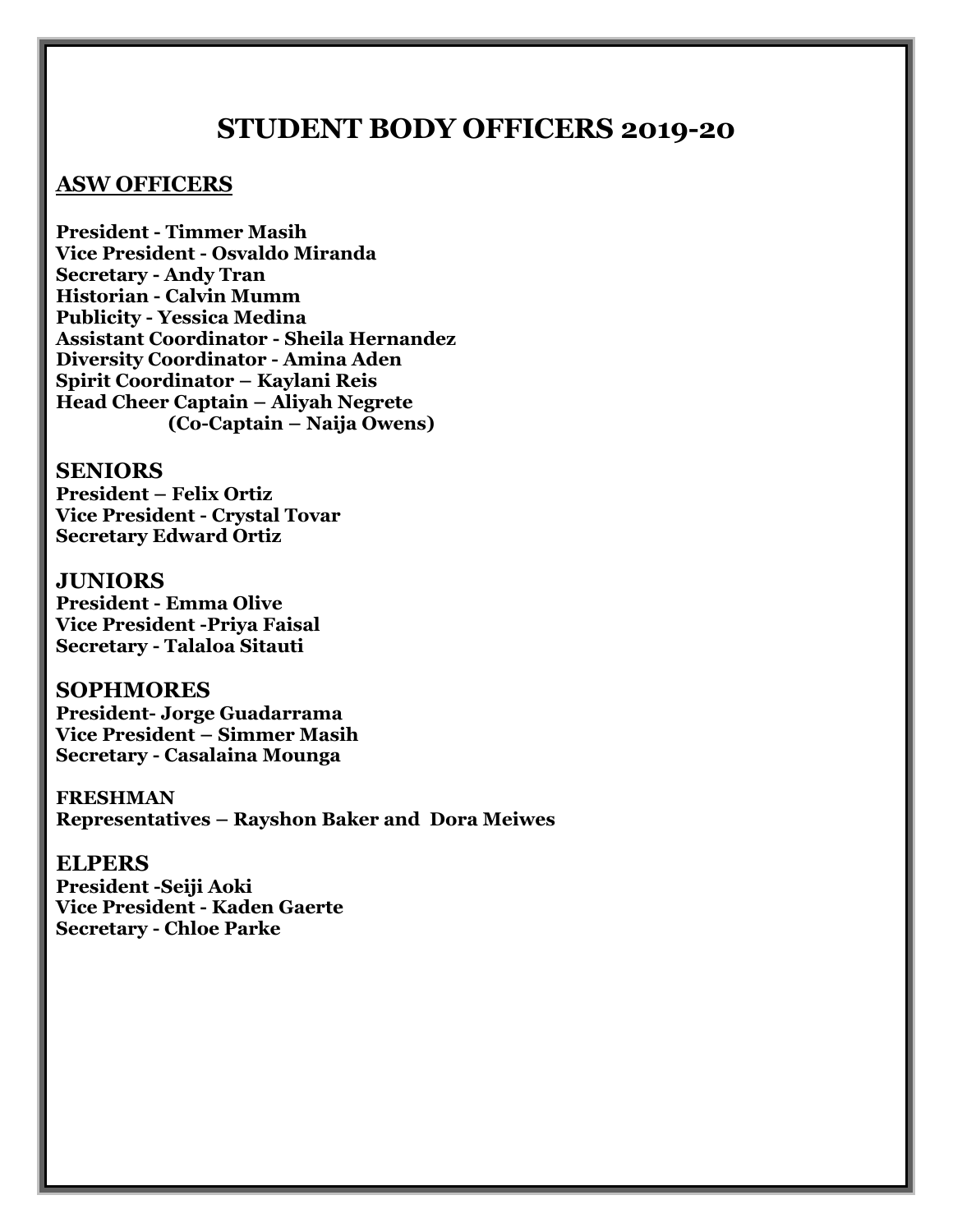#### **ACADEMIC INTEGRITY**

We expect staff and students to demonstrate high standards of academic integrity. Academic integrity is defined as respect for the others ideas and work through proper acknowledgment and referencing. No cheating of any type on school work, tests or quizzes will be tolerated. Academic dishonesty/cheating may include any of the following and may be applied to work in any medium (i.e. written or audio text, film production, photographs, published images, other artist's work, electronic devices, computer programs, etc.)

- Inappropriate/inadequate acknowledgment- material copied word for word, which is acknowledged as paraphrased but should have been in quotation marks, or material paraphrased without appropriate acknowledgment of its source.
- Verbatim copying- Material copied word for word or exactly duplicated without any acknowledgment of the source.
- Collusion- Material copied from another student's assignment, course work or exam with his/her knowledge.
- Stealing- Material copied from another student's assignment, course work or exam without his/her knowledge.
- Ghost writing- Assignment written or purchased by a third party and represented by a student as his/her own work.

#### **ACCEPTANCE OF EXTERNAL CREDIT**

Credits and grades awarded to students from an accredited school must be submitted for review at least 30 days prior to graduation. This includes credit from any source other than the Salt Lake City School District. Students will have the opportunity to make-up credit at their high school until the 3rd week in May. Students should work closely with their school counselor to ensure they have all of their credits to graduate.

# **ACTIVITY/ID CARDS**

Students are issued an identification/activity card at the beginning of the school year and should carry it with them while at school and school activities. Activity cards provide free or reduced admission to games and other activities. Each activity card must only be used by the person to whom it was issued and will be confiscated if used inappropriately. Students will be required to display activity cards as part of their hall pass, for admission to spirit bowl, proms, school activities, and at school sponsored functions. Replacement cards are available with a fee of \$5.00.

# **Advanced Placement (AP), International Baccalaureate (IB), and Honors Class Policy Statements**

#### Attendance

At West high School, it is understood that there is no adequate substitute for actual in-class time. Therefore, student in IB, AP, or Honors classes will conform to the school attendance policy with the following additions: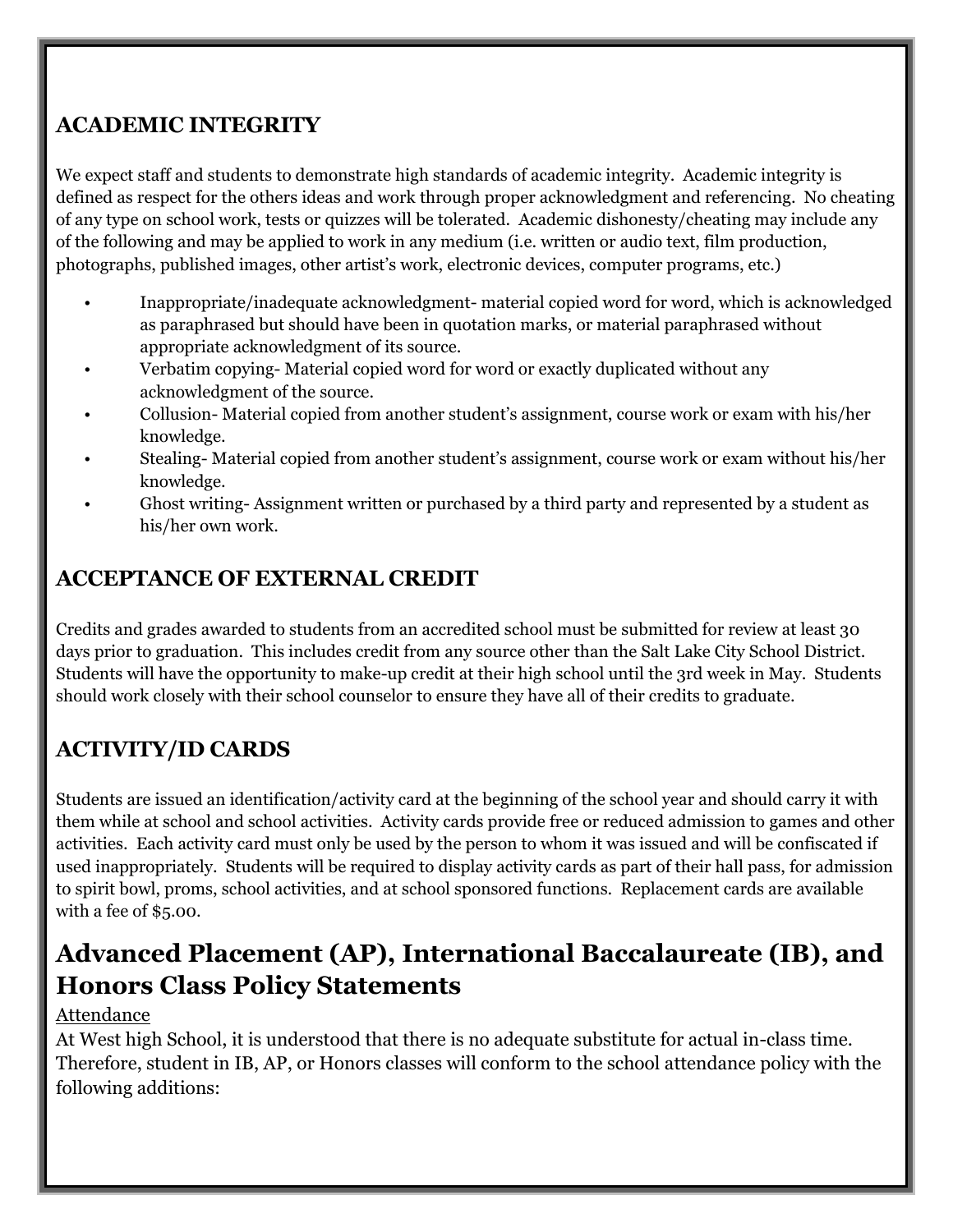- 1. It is required that all school absences and missed class work be made up in the required time at the discretion of the teacher. If the student has more than four (4) school excused absences per class per term, the teacher may require a counseling session with the parent and the student.
- 2. Parents should schedule doctor and dentist appointments and other non-emergency absences so that they will not conflict with IB, AP and Honors classes.

Tardiness

It is expected that IB, AP and Honors students will not be tardy. Three (3) tardies will equal an absence and will need to be made up accordingly.

#### Grading

A committed student who completes all work with excellence and turns in all work on time should earn an "A" or "B". If the grade earned is a "C" or less, the parents are strongly encouraged to meet with the teacher. The teacher and the parents will need to monitor the student and his/her work more closely.

#### Homework

It is understood that a successful IB, AP, and Honors student should spend one hour each night per class in meaningful homework.

#### Cheating

No cheating of any type on school work, tests or quizzes will be tolerated. Please refer to the section on Academic Integrity in this handbook for further details.

#### West High School Honors Diploma

A student may earn a West High School Honors Diploma by satisfying the following requirements:

- 1. The student must take and pass a total of sixteen (16) Honors courses throughout grades 9-12.
- 2. The student must take and pass three (3) AP/IB courses offered at West High School.
- 3. The student must take and pass at least two (2) years of the same world language course in grades 9-12. World Language classes at level III or above will count as Honors credit.
- 4. The students must maintain a cumulative grade point average (GPA) of 3.50.

# **After School Programs**

#### Assisted Studies

When: Monday and Wednesday in the library,  $2:30 - 4:00$  PM or as needed. Weekly seat time is required. Cost is \$25 per Quarter (0.25) Credit. Students must first see their counselor for registration materials and a transcript.

Students must then pay the Treasurer \$25 per quarter credit. Turn in completed registration materials and receipt of payment to the Assisted Studies Office in room 233. This is the office that is located on the left just before you enter the library.

Tutor School

Tutor School is one-on-one paid tutoring in most subject areas. When: Monday through Thursday in the library from 2:30 to 4:00 PM or as needed. Students need to sign up and pay in advance. Students will be scheduled with an available tutor at an available day and time. Sign up in the Assisted Studies Office in room 233.

Assisted Studies Office - Room 233.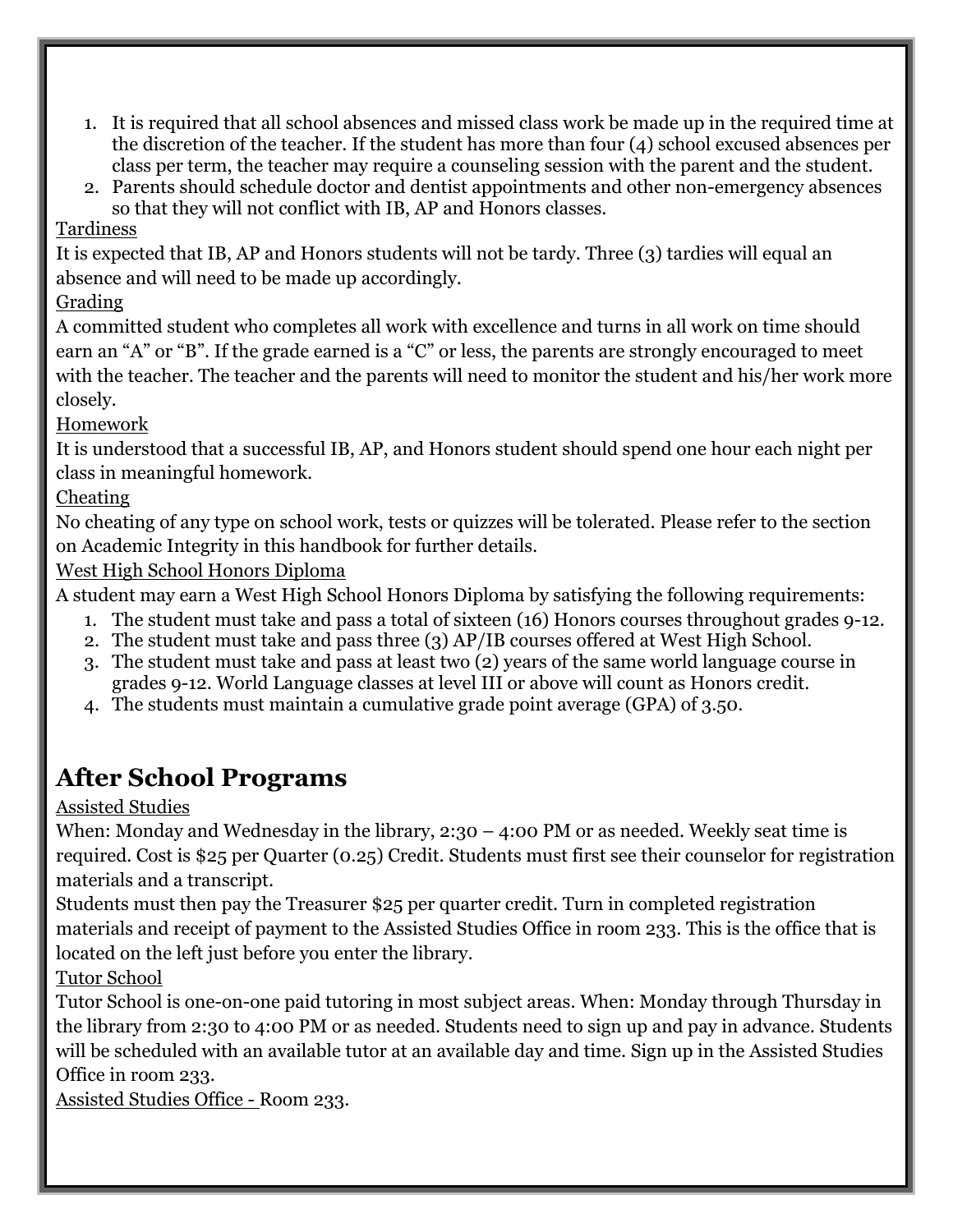Hours: 2:30 – 4:00 PM or as needed Monday through Thursday. Students and parents are welcome to call and/or leave a message at extension 261 or extension 405 with any questions or concerns. Students and parents should not go to room 405 during school hours (7:45 AM-2:30 PM). Regarding Fee Waiver

Fee waiver will not be accepted for any Assisted Studies make-up packet. According to Utah law: If a student must repeat a course or requires remediation to advance or graduate and a fee is associated with the course or the remediation program, it is presumed that the student will pay the fee. (Utah Code Section 53A-12-103. Waiver of Fees.)

Family Resource Center

Homework help, Free tutoring available most days after school. Go to Room 231 for more information.

#### **Activity/ID Cards**

Students are issued an identification/activity card at the beginning of the school year and should carry it with them while at school and school activities. Activity cards provide free or reduced admission to many of the school activities. Each activity card must only be used by the person to whom it was issued and will be confiscated if used inappropriately. Students are required to have their identification card in their possession at all times when on campus. Students will be required to display activity cards as part of their hall pass, for admission to school activities, and at school sponsored functions. Replacement cards are available with a fee of \$5.00.

# **Alcohol and Drug Violations (Policy S-3)**

District policy prohibits use, possession, sale or distribution of alcohol, controlled substance, imitation controlled substance, or drug paraphernalia in any school-sponsored activity or on any vehicle used by the district to transport students to or from an activity during any time of day or night. Violation consequences may include, but are not limited to an automatic law enforcement referral, suspension, mandatory parent conference, nonuse agreement, activity probation, treatment program enrollment, and/or possible alternative placement.

# **ASSEMBLIES**

**The Expectations Assembly** will take place in the auditorium at the beginning of the school year. 9th grade expectations assembly may take place in PXP. Other Assemblies: Students are expected to attend and remain until the program is over. We expect students to be respectful of others by listening, showing courtesy, and being positive at all times. This includes no talking, cat calling, etc. during the program and keeping feet off the seats. Also, no food or drink is allowed. Disorderly students will be removed from the assembly and may forfeit future assembly privileges.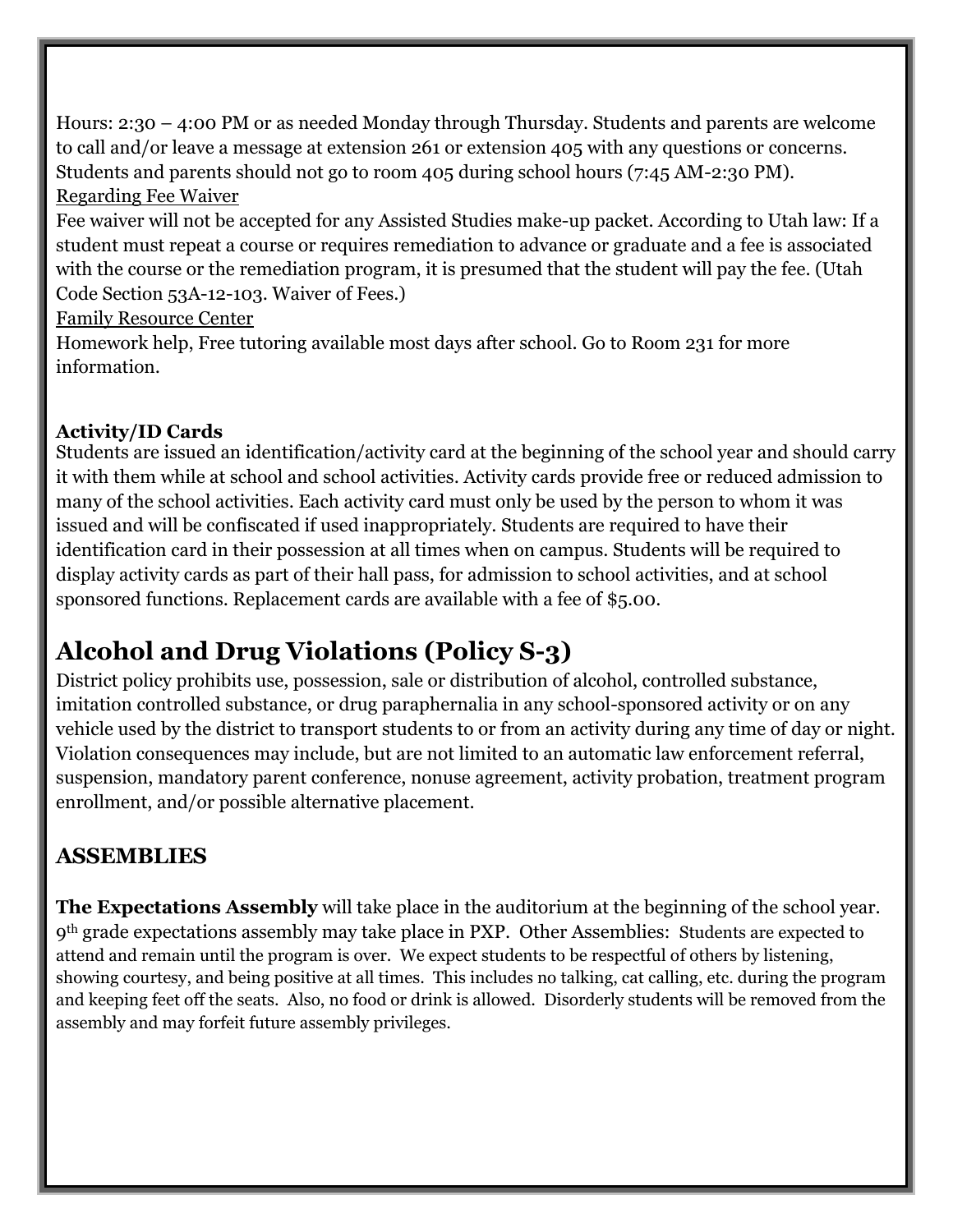# **20/20 West High Model**

Students stay in class during the first and last 20 minutes of class. Students who must be in the hall (preferably outside of the 20/20 time) must have a legitimate hall pass provided by a classroom teacher. Students **may not** be let out early from 4th block.

All teachers will own a hall pass, hall passes may be used outside of the 20/20 time. All teachers will specify their own rewards and consequences for attendance and behavior. See individual disclosures for teacher classroom rules and expectations. The following are steps that the attendance office may take

**Lunch time and tardies –** Students may only have one lunch. Students taking 2 lunches may have a student advocate assigned to them or may be on a tracking sheet.

#### **CTE Bus Students, Sports and day events and tardies**

All CTE or bussed students during school hours must be at the bus stop by the time the tardy bell rings. CTE students who miss the bus or who have sudden schedule changes must be sent to the CTE coordinator's office on the 3rd floor. **Students going on athletic events**, going on trips and attending other events during school hours are asked to be at supervised areas and not in the halls. Salt Lake City School District is committed to quality education. We are concerned when a child misses school for any reason. The process of education requires a continuity of instruction, class participation, learning experience, and study. Frequent absences of students from day-to-day classroom experiences disrupts their educational and instructional progress.

Utah Compulsory Attendance Laws (Code 53A-11-101-105) require that "every school age child (ages 6-18) be enrolled in school and attend regularly." Parents and students are responsible for regular attendance. Students may be excused from school attendance for valid and legitimate reasons: illness, medical appointment, family emergencies, death of family member or close friend, observance of religious holidays and family activity or travel (approved and arranged in advance with the principal). If you have questions about your child's attendance, including excused and unexcused absences, please contact the school where your child is enrolled. Your support and cooperation are appreciated.

\*\*\*\*\*\*\*\*\*\*\*\*\*\*\*\*\*\*\*\*\*\*\*\*\*\*\*\*\*\*\*\*\*\*\*\*\*\*\*\*

# **BELL SCHEDULES**

Bell schedules are posted in teachers' classrooms and in the offices at school.

# **Board of Education Policies and District Administrative Procedures**

All board policies and district administrative procedures, including those referenced in this handbook are available on the district's website at https://www.slcschools.org/board-of-education/policies/.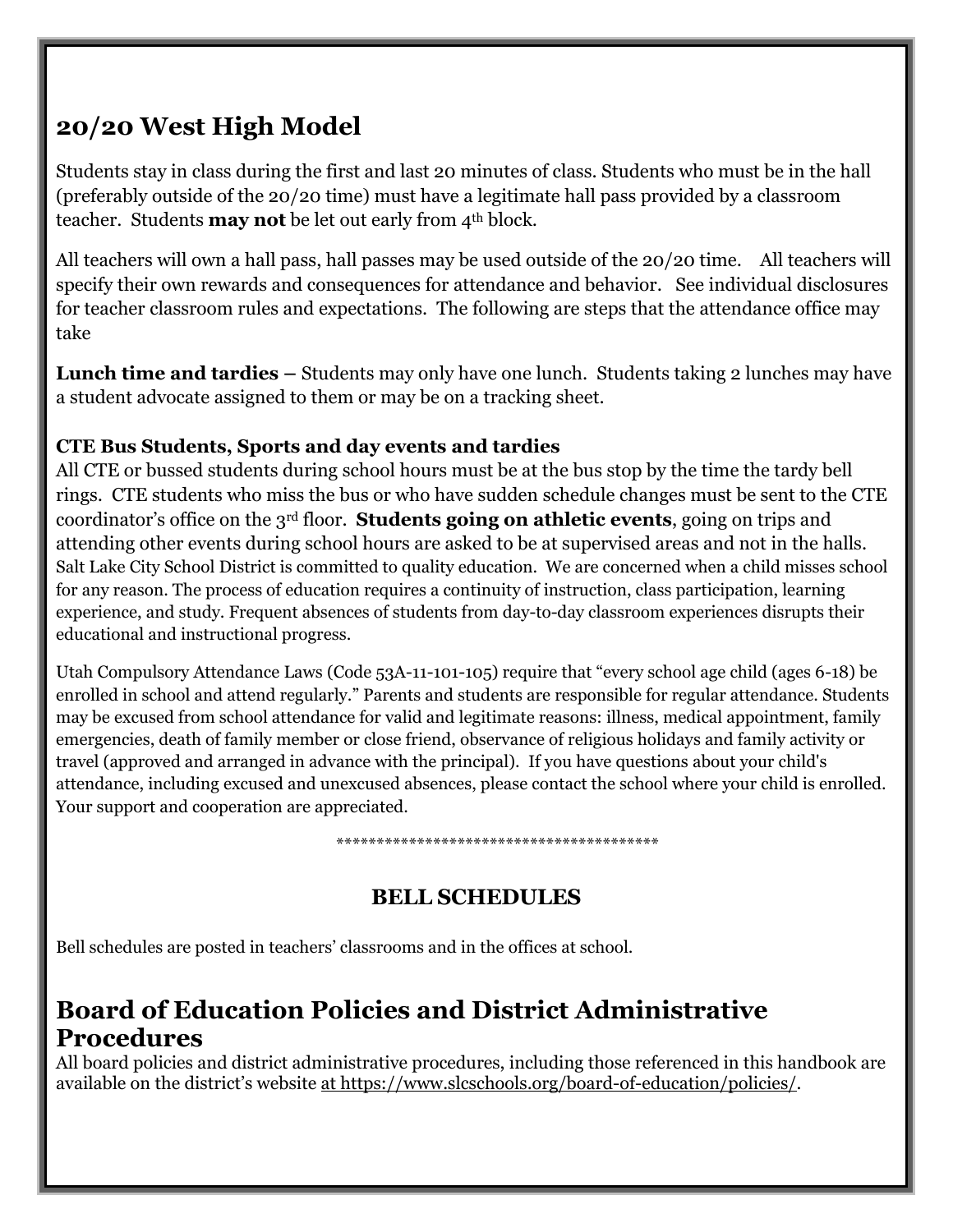The appendices to this handbook also contain valuable information that the district is required to provide to you.

#### **CAFETERIA, COMMONS, AND SCHOOL CAMPUS**

Conduct should reflect common courtesy. Each student should:

- Take proper turn in the serving line
- Remove all waste from the table and leave it clean for the next person to use
- Keep all food and drinks in the cafeteria or in the commons area
- Place all trash in trash containers
- Do not throw food, drinks or trash
- Keep the campus clean by placing all trash in the trash containers

#### **CAREER AND TECHNICAL CENTER (CTC)**

The CTC offers capstone classes in CTE pathways such as nursing, medical assisting, computer animation, computer programming, fire science, law enforcement, EMT, forensics, chef prep, barbering, nail technology, and many other pathways. These courses provide opportunities for certification and technical skills needed to prepare for future employment and/or successful transition to college. CTC classes are on the high school registration card and students can register with their counselor.

#### **CITIZENSHIP**

Students are expected to treat each other and staff with dignity, courtesy, and respect. Appropriate language is expected at school and activities. Abusive, vulgar and profane language or gestures will not be tolerated; this behavior may be referred to the appropriate authorities.

#### **CLUBS AND ORGANIZATIONS (POLICY I-16)**

Becoming involved in at least one club greatly enhances your school experience. Every club has its own requirements as well as a social program which affords an opportunity to get acquainted with students who have interests similar to yours. All are welcome to participate. Students may also start clubs as long as they have a faculty sponsor and obtain official approval. Clubs should be an extension of normal school activities. All clubs are subject to approval by the school administration.

# **College Scholarships**

Many scholarships are available to students. While donors of these scholarships are interested in students who have achieved scholastic excellence, they also look closely at those who exhibit good citizenship, qualities of leadership, and development of individual talents. Students interested in scholarships should contact their teacher or counselor. They will be helpful in providing additional information as well as assisting students in preparing and applying. Students may also write to the Financial Aid and Scholarship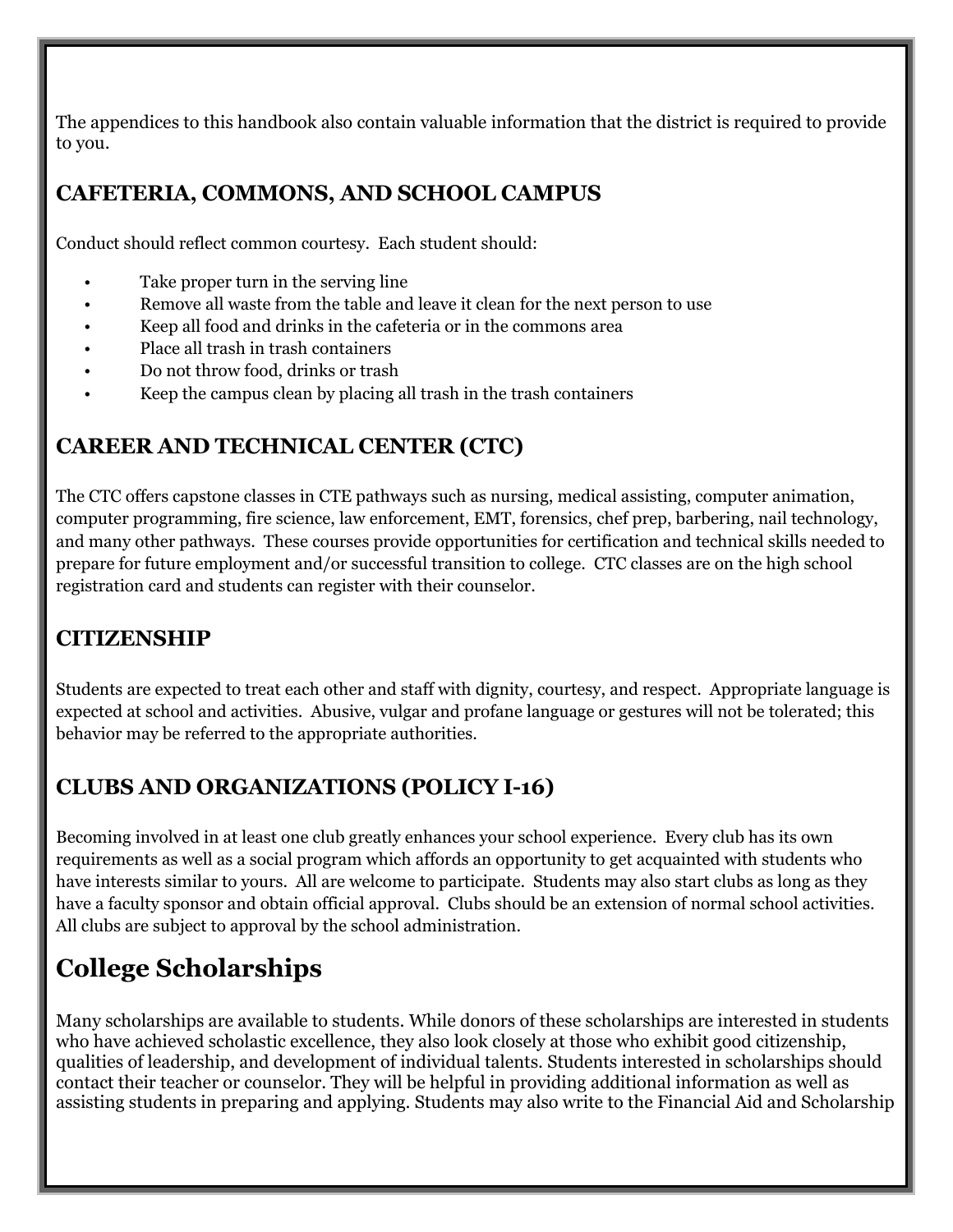Office of any particular college. Senior students should be aware of early application deadlines. There are many scholarships for non-seniors. Please check with your counselor.

# **Contact Information**

Please notify the Student Service Center if you have a change in your home address or telephone numbers. Special permits are required for all students who live outside school boundaries.

# **Counseling Center**

Comprehensive guidance and counseling services are available to all students. These services include assistance with educational planning, interpretation of test scores, career and occupational information, evaluation of credits and grades, information on scholarships and financial aid, assistance with personal problems, or any questions a student would like to discuss with the counselor or social worker. Counselors will schedule individual appointments with each student and parent to review their Student Education Occupation Plan (SEOP) during the school year.

#### **DANCES**

Dances are for students and their partners. Student I.D. will be required if tickets are purchased at the door. All individuals in attendance are expected to comply with the schools rules and policies. School dress code is required for all stomps and dress for semiformal dances must be modest. Students will not be readmitted to a dance after leaving the activity.

# **DEMOGRAPHIC INFORMATION**

Please notify the Student Service Office if you have a change in your home address or telephone numbers. Special permits are required for all students who live outside school boundaries.

# **Discrimination Prohibited**

No student shall be subjected to discrimination in any district program or activity on the basis of age, color, disability, gender, gender identity, genetic information, national origin, pregnancy, race, religion, sexual orientation, or veteran status. The district is committed to providing equal access and equal opportunity in its programs and services including its policies, complaint processes, program accessibility, and accommodations. The following person has been designated to handle inquiries and complaints regarding unlawful discrimination, harassment, and retaliation: Tina Hatch, Compliance and Investigations, 440 East 100 South, Salt Lake City, Utah 84111, (801) 578-8388. You may also contact the Office for Civil Rights, Denver, CO, (303) 844-5695.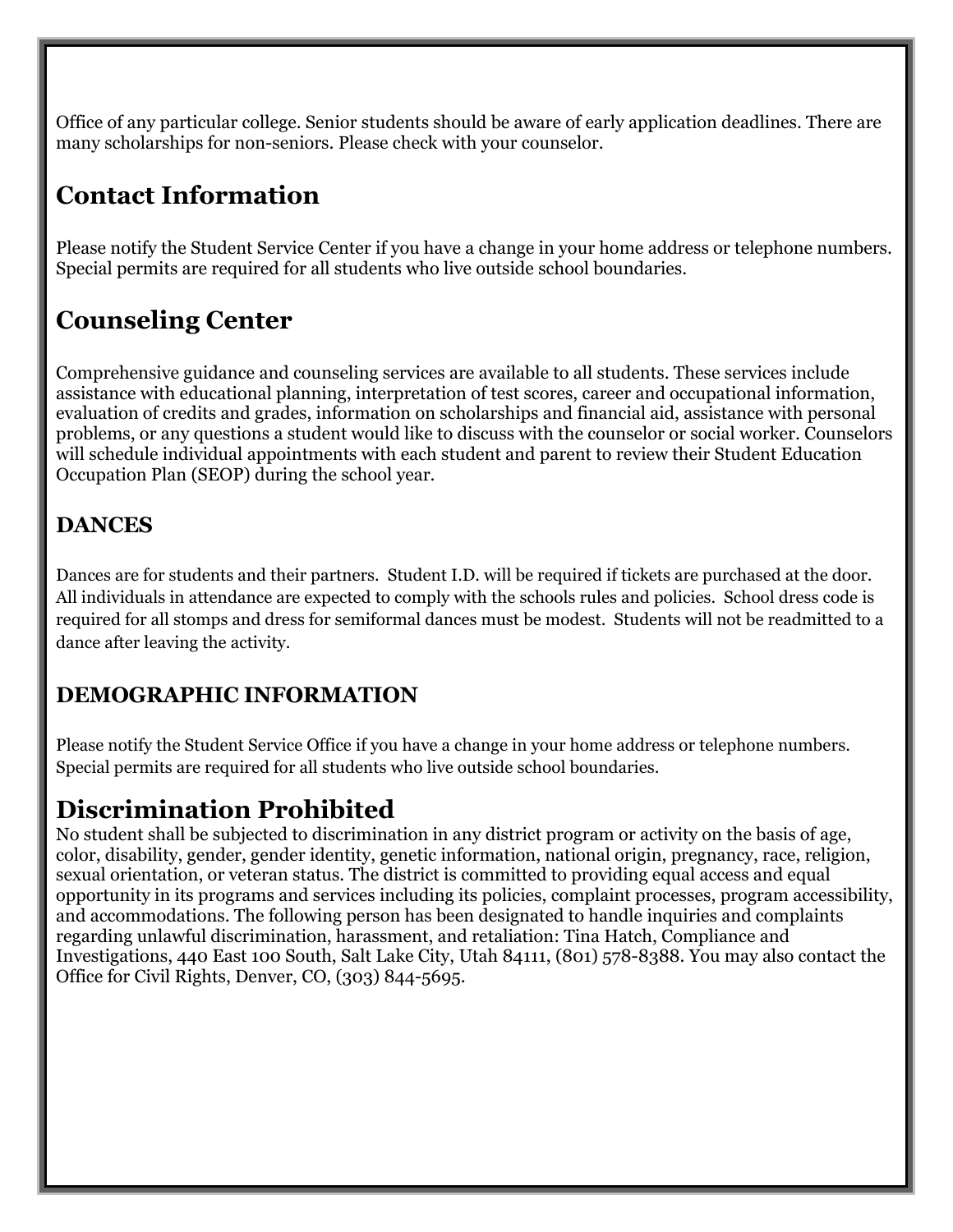Please see Appendix B for a copy of the district's G-19: Administrative Procedures, Discrimination, Harassment, and Retaliation Prohibited.

#### **DISCIPLINE POLICIES SUMMARY (POLICY S-3 & G-19)**

- I. Purpose to foster a safe and positive environment for learning.
- II. Prohibited Conduct & Related Discipline

Prohibited conduct is forbidden at school, on school property, including school vehicles and at any school activity. A serious violation that threatens or harms a school, school property, a person connected with school or property associated with a person connected with school is forbidden regardless of where it occurs.

- A. You MAY be removed from school for:
	- 1. Willful disobedience or violating a school or district rule;
	- 2. Defying authority;
	- 3. Disruptive behavior;
	- 4. Assault/battery;
	- 5. Foul, profane, vulgar or abusive language;
	- 6. Defaming or false statements about students or staff;
	- 7. Destroying, defacing or vandalizing school property; criminal mischief;
	- 8. Burglary, theft or stealing;
	- 9. Posing a significant threat (including harm to self or others) to the welfare or safety of a student, school personnel or the operation of the school;
	- 10. Possessing, using, controlling or being under the influence of alcohol, a drug, an imitation drug or drug paraphernalia or misusing (including inhaling) any substance;
	- 11. Possessing or using tobacco;
	- 12. Hazing, demeaning, intimidating or assaulting someone or forcing someone to ingest a substance;
	- 13. Sexual or other harassment (as defined in Policy G-19 Student Non-Discrimination and Anti-Harassment); inappropriate exposure of body parts;
	- 14. Bullying aggression, verbal or physically threatening or intimidating behavior including cyber bullying
	- 15. Gang-related attire or activity that is dangerous and disruptive.
- B. You WILL be removed from school for:
	- 1. Possession, control of a real weapon, explosive or noxious/flammable material, or the actual or threatened use of a lookalike or pretend weapon;
	- 2. Possession, control, sale, or use of an alcoholic beverage, drugs, or controlled substance;
	- 3. Using or threatening to use serious force; or
	- 4. Any serious violation affecting a student or staff member.

Depending on the nature of the violation, you may be removed for up to one year. You may be required to attend a District Due Process Hearing as a result of your violation.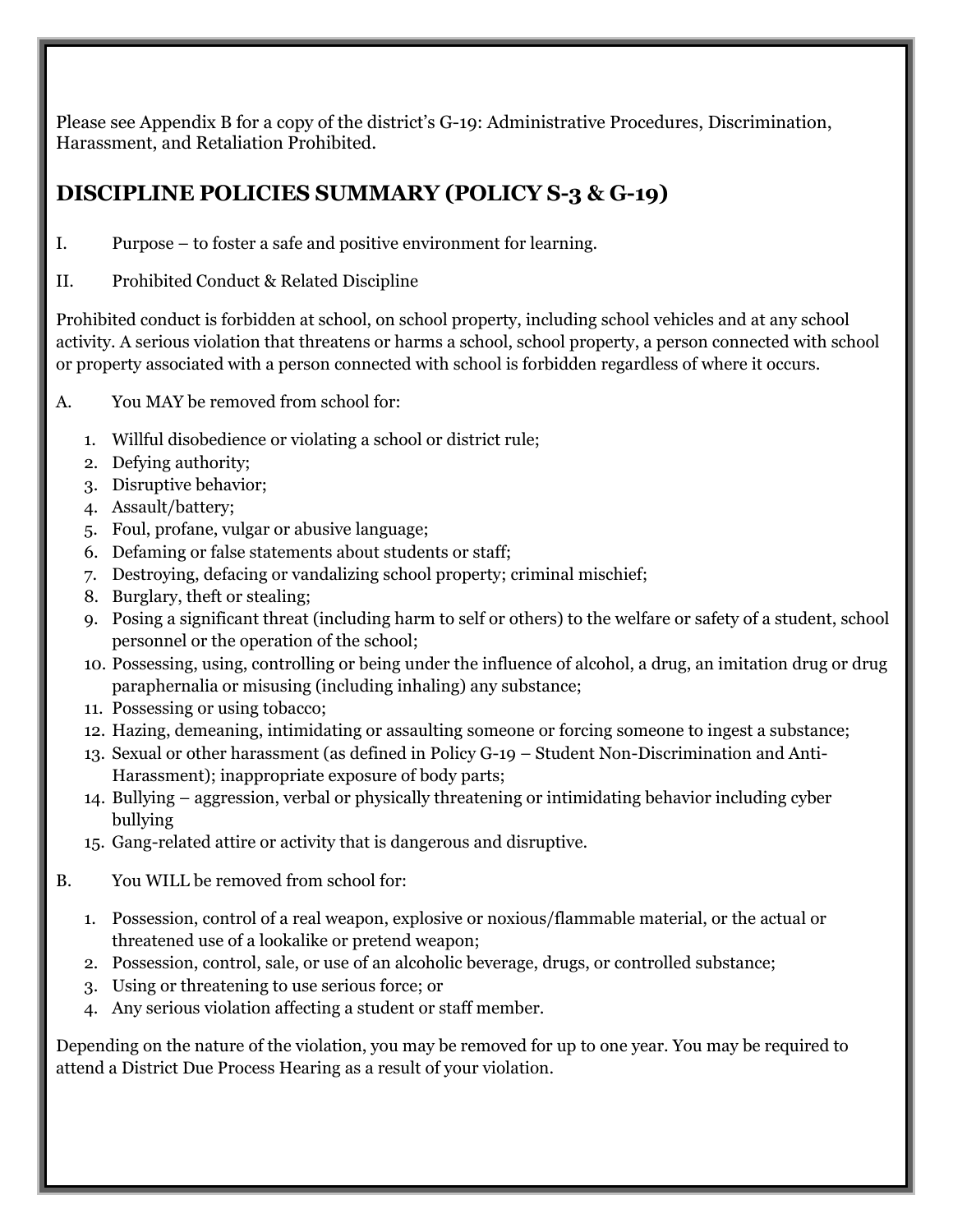C. The decision to remove or to discipline in some other way is made by your school administrator based on all the circumstance of the situation.

D. The type and length of discipline is based on factors such as previous violation, severity of conduct and other relevant educational concerns.

E. When appropriate, a student may be placed on a behavior contract.

F. School personnel will use reasonable physical restraint if necessary to protect a person or property from physical injury or to remove a violent or disruptive student.

III. Searches

A. School personnel can search your personal property based on reasonable suspicion.

B. School personnel can also conduct searches that might include all lockers and other school property.

C. You have no expectation of privacy in your locker or in your vehicle when parked on school property. The school can search those with or without reason.

IV. Suspension and Expulsion Defined

A. Suspension is removal from school for a defined period of time not to exceed one year. A procedure will be established for returning to school after the defined period of time.

B. Expulsion is removal from school for one year or more or permanently without the offer of educational services.

C. Assignment to another school, including an alternative school, is not a suspension or expulsion.

V. Readmission and Admission

A. If you are removed from school you can be readmitted after your parents/guardian meets with school officials after you complete your days of suspension.

B. If you are removed from school, readmission depends upon satisfactory evidence that you will not be a danger to yourself, others, or school property.

C. The district may deny admission to a student who has been expelled from any school in the last twelve months.

VI. Record of Suspension

A. Your suspension or expulsion becomes a part of your cumulative student record.

VII. Due Process

A. If you are removed from school or otherwise disciplined, you can meet with your school administrator to tell your side of the story.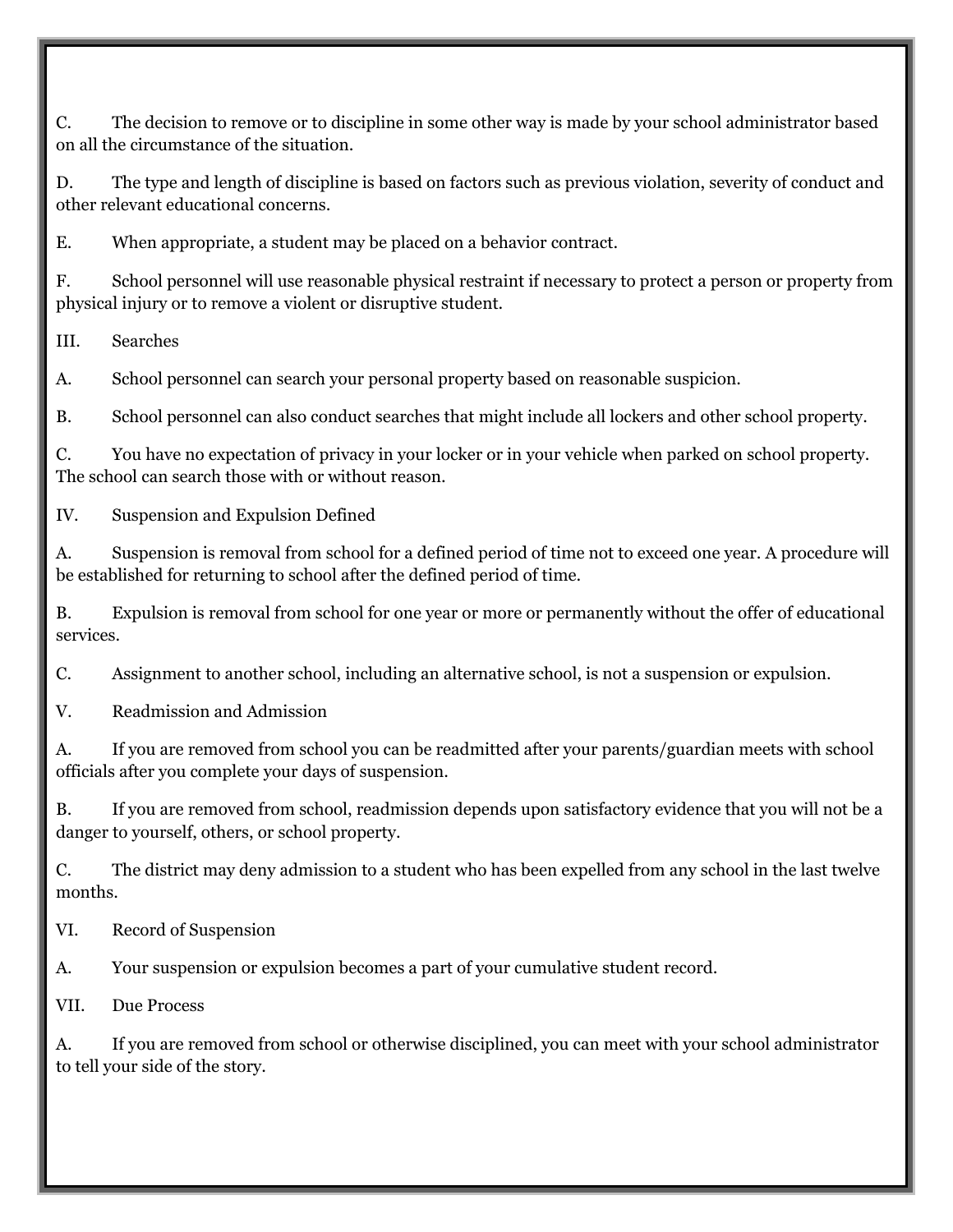B. If your school administrator recommends removal for more than 10 school days, a due process hearing will be scheduled at the district office with you and your parent or guardian.

C. If you are removed from school for more than 10 school days, you can appeal the decision by writing to the Counseling & Student Services Department within 10 days of the decision. Your parent or guardian is responsible to plan for your education during suspension and to pay for any services not provided by the district.

VIII. Students with Disabilities

If you are a student with a qualified disability, your school administrator will explain the separate procedures that may apply based on the procedural safeguards under the Individuals with

Disabilities Education Act or Section 504 of the Rehabilitation Act. Parents may contact the Department of Special Education Services for more information at (801)578-8202.

#### **DISCRIMINATION, HARASSMENT, AND RETALIATION PROHIBITED (POLICY G-19)**

Procedures for Implementation:

The district will investigate all reports of violations of the policy or these procedures and will take steps to stop violations, prevent recurrence, and remedy effects of violations as appropriate.

- 1. Prohibited Conduct: The following prohibitions apply on district premises, during district sponsored activities, and/or when employed (paid) by the district.
	- a. Illegal and Inappropriate Discrimination: All employees, students, and third parties are prohibited from illegal and inappropriate discrimination including but not limited to the following:

Displaying, viewing, printing, or transmitting offensive images, objects or other materials.

- Using offensive language or slurs, teasing, joking or making innuendos about the personal traits or characteristics of an individual or group.
- Engaging in demeaning or derisive conduct based substantially on a person's age, color, disability, gender, gender identity, national origin, pregnancy, race, religion, sexual orientation, or other unique characteristics.

Harassment: All employees, students, and third parties are prohibited from physically and/or sexually harassing another person. Prohibited activities include but are not limited to the following:

- Subtly or overtly pressuring another for sexual activity, requesting sexual favors, engaging in sexually motivated physical conduct including unwelcome touching, pinching, blocking, or brushing against another's body.
- Using obscene or sexually explicit language or making sexually explicit gestures.
- Displaying, viewing, printing, or transmitting sexually offensive images, objects or other materials.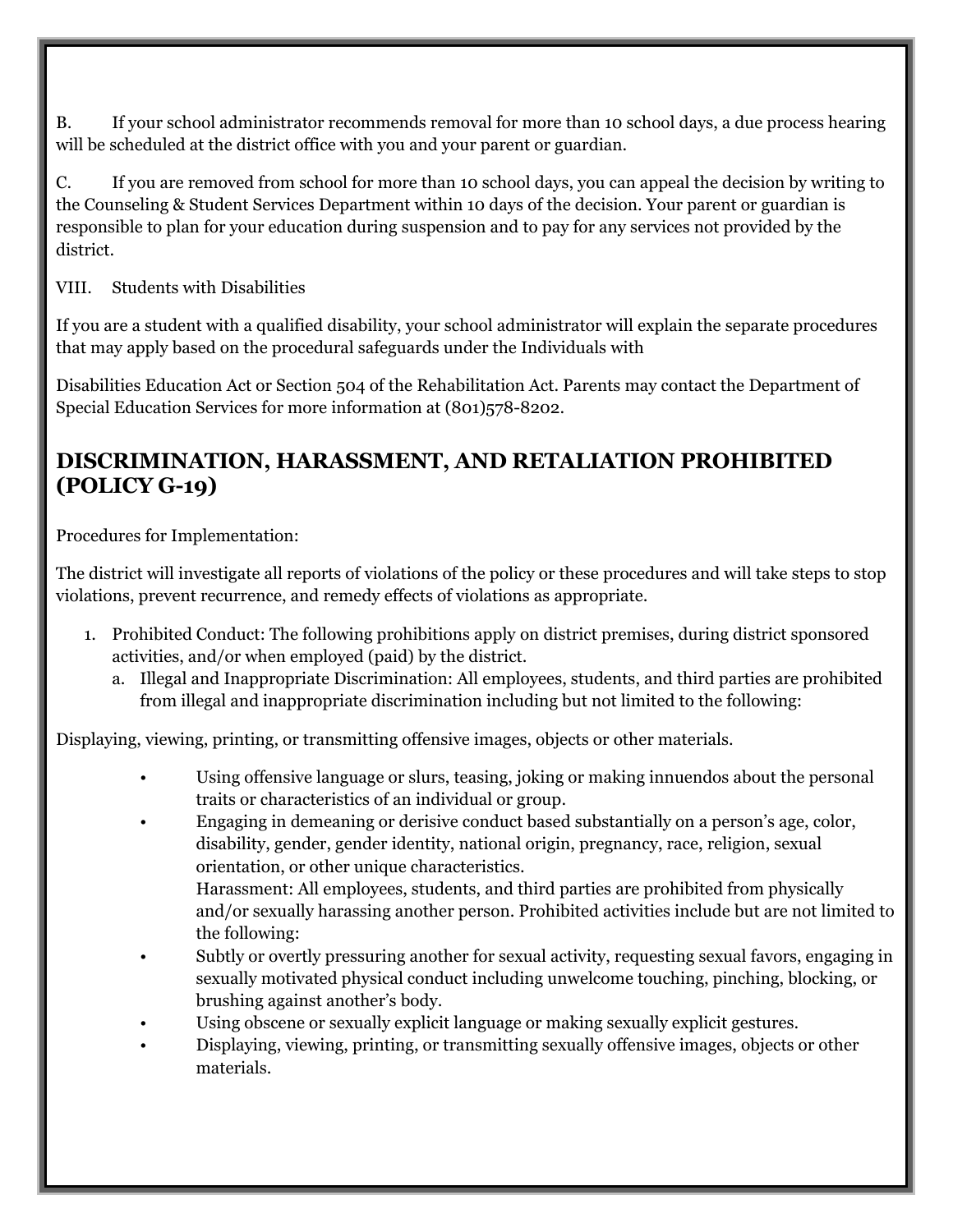• Using sexually offensive language or slurs, teasing, joking or making innuendos about gender-specific traits or characteristics.

Engaging in demeaning or derisive conduct based substantially on a person's a person's gender, gender identity or sexual orientation.

- 2. Duty to Report: It is the duty of every student and every employee to report violations of policy. Any employee aware of a violation must immediately report such to the appropriate district official as designated below. Failure to do so may result in disciplinary action.
- 3. Filing of False Reports: A student or employee who knowingly files a false report will be subject to civil/legal actions as well as district disciplinary action.
- 4. Confidentiality: District officials receiving a complaint shall respect the confidentiality of the reporter(s) and those against whom reports are made, in a manner that is consistent with the district's legal obligations and the need to investigate violations and take appropriate corrective action.
- 5. Retaliation: Any form of retaliation including but not limited to intimidation, reprisal or harassment by an employee, student, or third party against any individual reporting, investigating or resolving a complaint is strictly prohibited.
- 6. Formal Complaints: A formal complaint may be initiated at any time by students, employees, or third party persons. The formal complaint process is posted at all district locations with copies of the accompanying complain form. These documents are also available on the district website as a link to board policy G-19, at www.slcschools.org.
- 7. Protocol for Reporting Violations:
	- a. Student Violations shall be reported immediately to the school principal.
	- b. Employee Violations shall be reported immediately to the appropriate supervisor or the Executive Director of Human Resources at (801)578-8343 or 440 East 100 South, Salt Lake City, Utah 84111.
	- c. Third-Party Violations, vendor, visiting speaker, patron, volunteer, etc., shall be reported immediately to the school principal or the Executive Director of Human Resources (801)578-8343.
- 8. Investigation and Remedy: Upon receiving the complaint or complaint report from a principal or supervisor, the designated district official will:
	- a. Promptly investigate as appropriate to determine a violation of policy.
	- b. Take into consideration the context and surrounding circumstances of the alleged violation.
	- c. Within 20 working days of the completion of the investigation, determine and initiate any appropriate action based on the investigative results.
	- d. Report status of complaint to the District Compliance officer.
	- e. Reply to the complainant. If the reply is not acceptable to the complainant, he/she may initiate formal complaint procedures.
- 9. Principal or Supervisor Responsibilities and Protocol:
	- a. Any principal or supervisor receiving a complaint will first document the complaint in writing and then proceed with the appropriate protocol listed below:
		- Employee violation against student or other employees shall be reported immediately without screening, processing or investigating to the Executive Director of Human Resources at (801)578-8343.
		- Third party violation against employee shall be screened and investigated by the principal or supervisor. The complaint along with written documentation of the investigation shall then be immediately submitted to the Executive Director of Human Resources at (801)578-8343.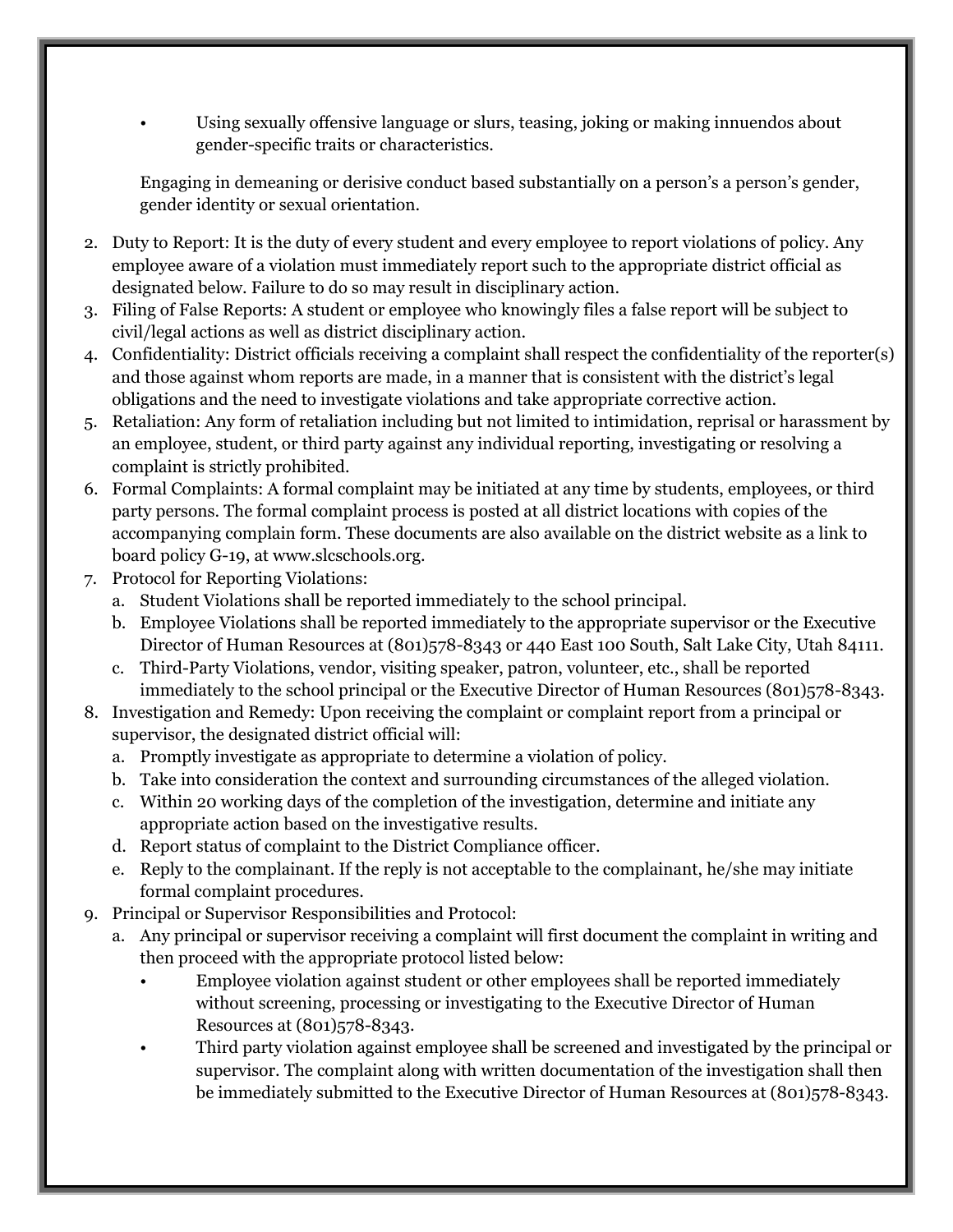- Student violation against another student shall be screened and investigated by the principal or supervisor. The complaint, along with written documentation of the investigation, shall then be immediately submitted to the Director of Student and Family Services at (801)578-8202.
- b. Principals, supervisors or individuals assigned to handle an investigation who do not immediately follow the protocol as indicated above, may be subject to disciplinary action.
- 10. Responsibility for Dissemination of Policy: District and site administrators will take appropriate actions to reinforce this policy and these procedures by:
	- a. Providing annual employee in-service; with documentation and employee signatures.
	- b. Including a summary of this policy in employee handbooks.
	- c. Insuring that by October 1st of each calendar school year every student receives an age-appropriate explanation of the policy and is given the opportunity to discuss the policy in a classroom setting.
	- d. Notifying parents and guardians of this policy by October 1 of each calendar school year either by including it in the student handbook or by sending a notice to student homes.
- 11. Questions: Call Kathleen Christy, Compliance Officer at (801)578-8251.

# **DRESS AND GROOMING (POLICY S-5)**

Students, teachers, and staff are expected to dress in a manner that demonstrates they respect themselves and the learning environment. Clothing should be neat, clean, and appropriate for learning and weather conditions. School administrators will determine consequences for students who violate the dress code and will provide appropriate due process. Parents may be called to bring the student a suitable change of clothing. Parents are also expected to observe the dress code whenever they are in the building.

The following would be considered in **violation** of the dress code:

- Garments that are low enough to reveal a student's underwear
- Clothing advertising drugs, alcohol, tobacco, acts of violence, or lawlessness
- Clothing associated with gangs, illicit drugs, or illegal substances,
- Clothing with offensive and/or vulgar language and/or designs
- Clothing which calls attention to the body, including bike pants, spandex, unitard knit tights, body suits, sheer clothing or skin tight clothing
- Hoodies, and sunglasses worn in the building
- Short shorts, running shorts, or miniskirts (as a rule of measurement, shorts hem should reach the finger tips when arms are held loosely at the side)
- Crop tops showing midriffs, tube or tank tops, or halters
- Belt tails that dangle
- Flip-flops or bedroom slippers
- Backpacks are not allowed in classrooms. They are to remain in lockers at all times

Absolutely nothing will be allowed at school that is intended, recognized, or acknowledged by the Metro Gang Task Force, to signify affiliation with, participation in, or approval of a gang.

#### **EARLY GRADUATION**

Salt Lake City School District allows interested students to graduate early. The following guidelines apply: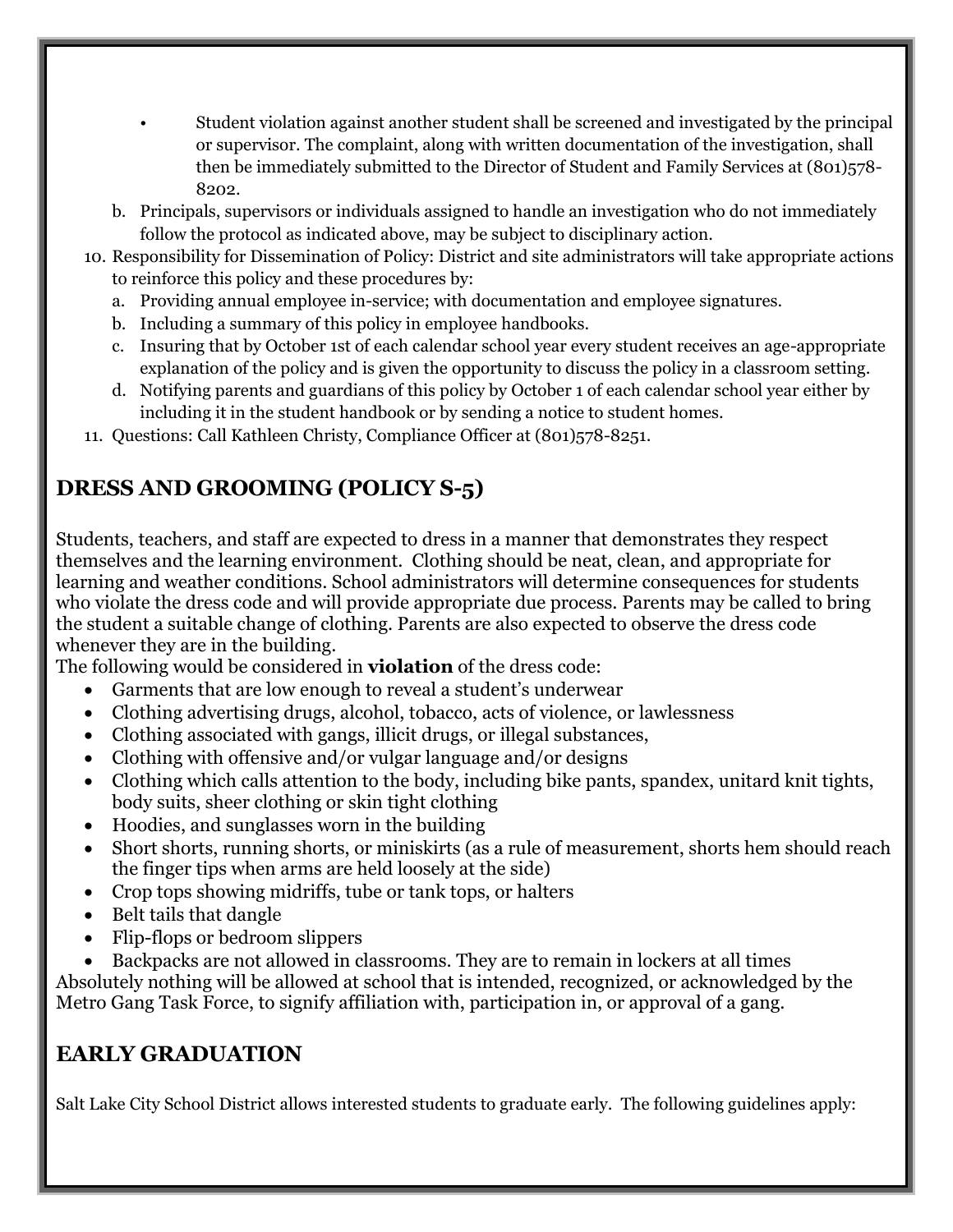- A Student Education Occupation Plan for early graduation must be completed. This should be done as early as possible (preferably at the beginning of the ninth grade).
- All other graduation provisions must be met including prescribes course and credit.

#### **ELECTRONIC DEVICES (POLICY S-11)**

The use of cell phones, cameras, or other personal electronic equipment is not permitted during class time in the classroom. These items must be turned off and placed out of sight in the classroom. Exceptions to this policy may be made for health and safety reasons. The student's parent/guardian must meet with the school principal to discuss such exceptions. Students who violate this policy will have their item confiscated by a teacher or school official and given to Student Services. **The school is not responsible for lost, damaged or stolen electronic equipment, and will be unable to assist students in retrieving misplaced or damaged items; students bringing such equipment to school do so at their own risk** and bear the responsibility for loss, theft, or damage.

#### **ELEVATORS**

Elevator use is restricted. Students with a physical disability, permanent or temporary, may contact the main office to obtain permission to use the elevator. A \$5.00 fine may be levied for failure to return an elevator key.

#### **EVENING ACTIVITIES**

Activities held on campus during the evening must have clearance from the administration and custodial staff. These activities must at all times have a sponsor present. A request must be submitted and approved at least two (2) weeks prior to the event.

#### **ELECTIONS**

Elections for Student Body Officers and Class Officers are held in the spring of each year. Freshman Class Officers and Class Officers are held on the fall of each year. Selected officers are the assemble Chair, Business Manager, Publicity Chair, Video Chair, Newspaper Editor, TV Editor, and the Head Cheerleader and Mascot (from the Varsity Cheerleaders). Student Body Officer candidates must have earned at least a 3.0 GPA each of the two quarters immediately preceding the election. After elected, the officers must maintain their eligibility and be in good standing or they will be placed on probation or be removed. Students must be enrolled full time in order to be eligible to run or serve in an elected office. No student may hold more than one political office during the calendar year.

#### **EXTRA-CURRICULAR ACTIVITIES (POLICY I-15)**

Participation in athletic competition, dramatics, debate, school musicals/plays, or other representative programs, clubs or student body organizations shall be permitted only in harmony with the eligibility rules approved by the Board of Education and the Utah High School Activities Association. Non-sanctioned sports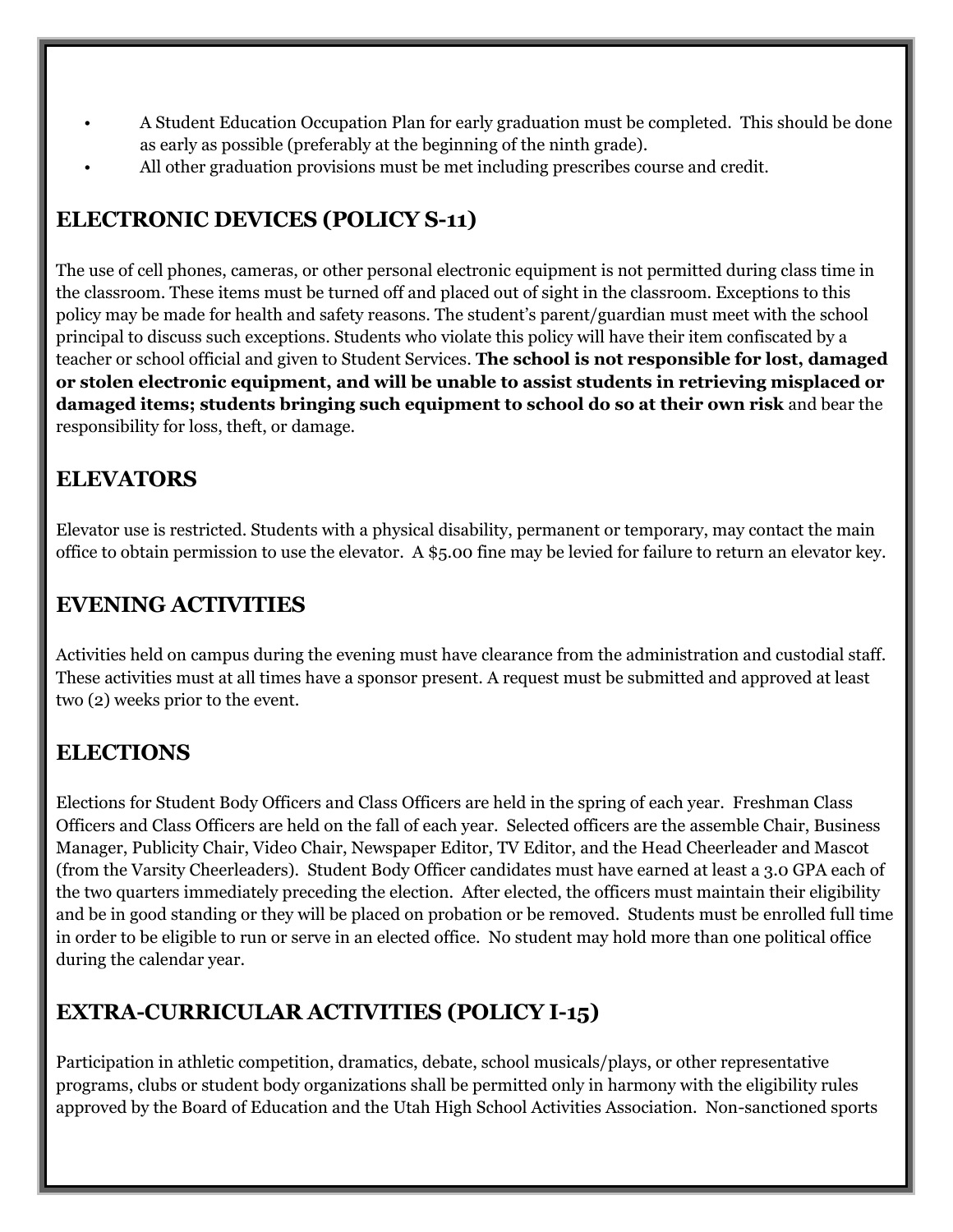such as skiing, rugby, etc. should not take place during school time. Materials advertising county or city recreational activities must receive approval from the school administration prior to distribution.

#### **EQUITY/MULTICULTURALISM**

Equity–fair and just treatment of students, staff, and community members–is the cornerstone of an educational framework. Achieving equity means individual differences are valued: high expectations are held for all; instruction occurs in inclusive environments; diversity is recognized and appreciated; and discriminating, stereotyping, and bias are not accepted.

Equity recognizes the need to treat unequal's differently in order to ensure that the quality of the educational experiences are equal and of high standards.

Diversity and diverse backgrounds are terms which encompass the variety in people due to different backgrounds. Throughout this document, diverse backgrounds include, but are not limited to national origin, primary language, culture, race, ethnicity, gender, religion, disabilities, and/or economic status.

The Utah State Board of Education believes that all students should be provided with equitable opportunities to learn and flourish in Utah's public schools. The Utah State Office of Education believes that all students can learn and must have full opportunity to learn. The Utah State Office of Education is committed to effecting change in student performance by providing an appropriate school curriculum, quality instruction, a safe and caring school climate, ongoing teacher education, and frequent parent involvement in order to ensure that all students are provided with equitable opportunities to learn.

The final outcome of effective and equitable instruction must be achievement of students which enables them to be active, thoughtful participants in a rapidly changing society. This vision includes:

- 1. High expectations for all students.
- 2. Equitable access to rich curriculum content
- 3. High quality instruction in all classrooms.
- 4. Sensitivity to equity issues by teachers and school administrators.
- 5. Knowledgeable educators who use inclusive practices.
- 6. Policies that support and facilitate equity.

# **FEE WAIVER GUIDELINES (POLICY S-10)**

Fee waivers, or other provisions in lieu of fee waivers, will be provided to ensure that no student is denied the opportunity to participate in a class or school-sponsored activity because of an inability to pay a fee. The principal or his/her designee will administer this policy and grant waivers in a manner that is fair, consistent, and objective. Inability to pay is presumed for students who are in state custody, foster care, or who are eligible for free school lunch. Case by case determinations may be made for those who do not qualify under one of the foregoing standards but who are not reasonably capable of paying the fee. Extenuating circumstances include, but are not limited to, exceptional financial burdens, loss or substantial reduction of income, or extraordinary medical expenses. Parents or guardians of students eligible for fee waivers must provide proof of eligibility. All documentation will be reviewed by the principal or his/her designee and returned to the parent or guardian, or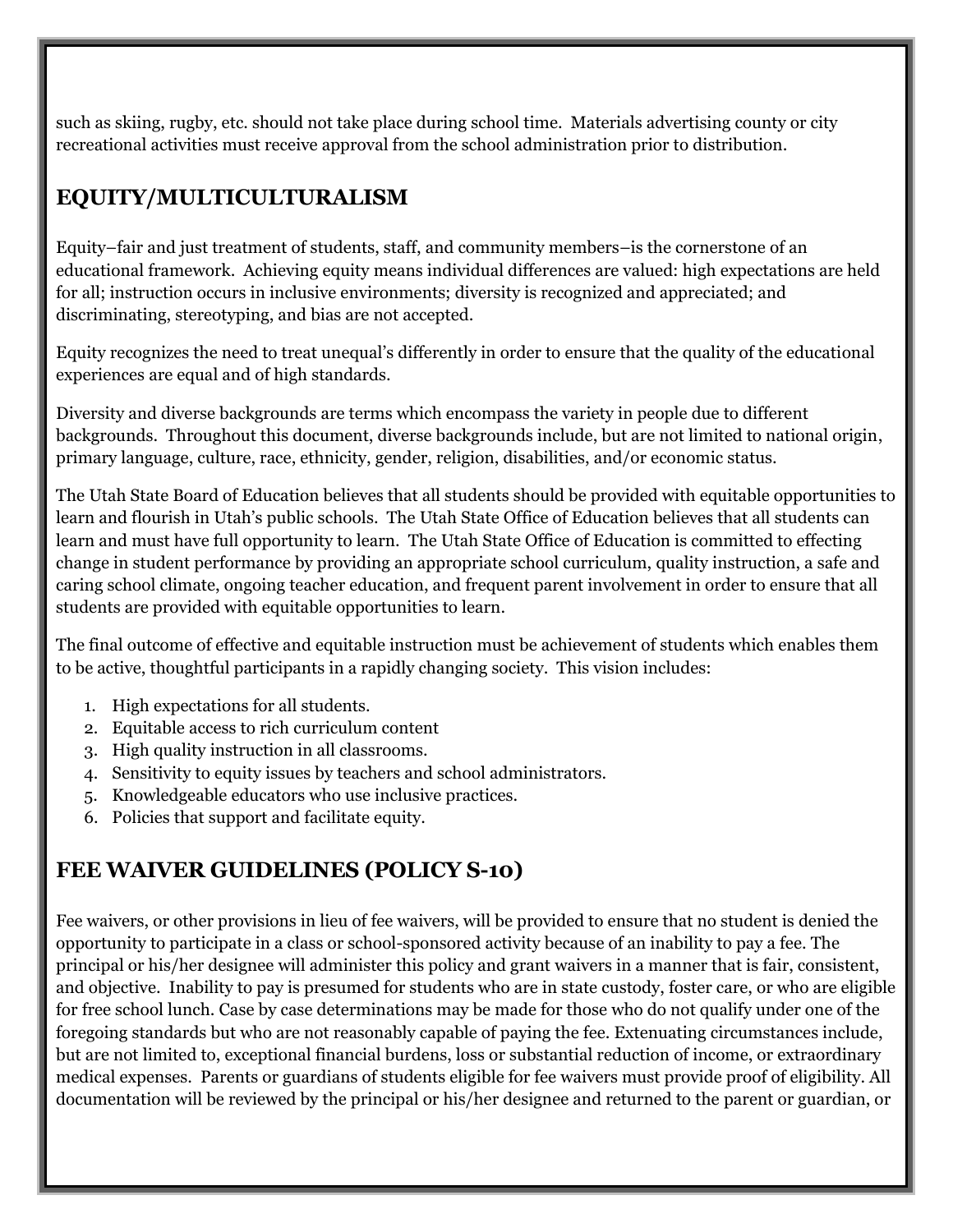immediately destroyed. Any requirement for a student to pay a fee is suspended during the period the student's eligibility for waiver is being determined.

#### **FIELD TRIPS**

All students who participate in school-sponsored field trips must travel on public or commercial transportation with a teacher and must have parent permission slips, school buses or adult-driven cars. Students must receive prior approval from the teachers whose classes they will miss. Field Trip Excusal Forms are available in the main office.

#### **FIRE AND SAFETY**

No person shall be allowed to use flammable materials, lighters, matches, candles or any kind of open flame in the school building except when using laboratory or domestic science equipment and under supervision of a teacher. Violation of this policy is considered to be a severe infraction which will result in suspension and law enforcement referral.

#### **FLIERS, ANNOUNCEMENTS AND INFORMATION TO STUDENTS**

All publicly displayed items must be submitted to an administrator for approval.

#### **GRADUATION REQUIREMENTS (POLICY I-2)**

A student must earn 24 academic credits in the following areas in order to receive a regular diploma.

| <b>Subject Area</b>   |     | <b>Credits Required</b>                                                                                    |  |
|-----------------------|-----|------------------------------------------------------------------------------------------------------------|--|
| Language Arts/English | 4.0 | Grades 9-12. Applied, Advanced or Supplemental<br>Courses may be substituted for Language Arts<br>Grade 12 |  |
| <b>Social Studies</b> | 3.0 | Must complete all of the following:                                                                        |  |
|                       |     | (a) World Geography .50 (Grade 9)                                                                          |  |
|                       |     | (b) World Civilization .50 (Grades 10-12)                                                                  |  |
|                       |     | (c) U.S. History 1.0 (Grades 10-12)                                                                        |  |
|                       |     | (d) U.S. Government & Citizenship .50                                                                      |  |
|                       |     | (e) Social Studies elective .50                                                                            |  |
| <b>Mathematics</b>    | 3.0 | Must complete three credits, including two<br>Foundation courses.                                          |  |
|                       |     |                                                                                                            |  |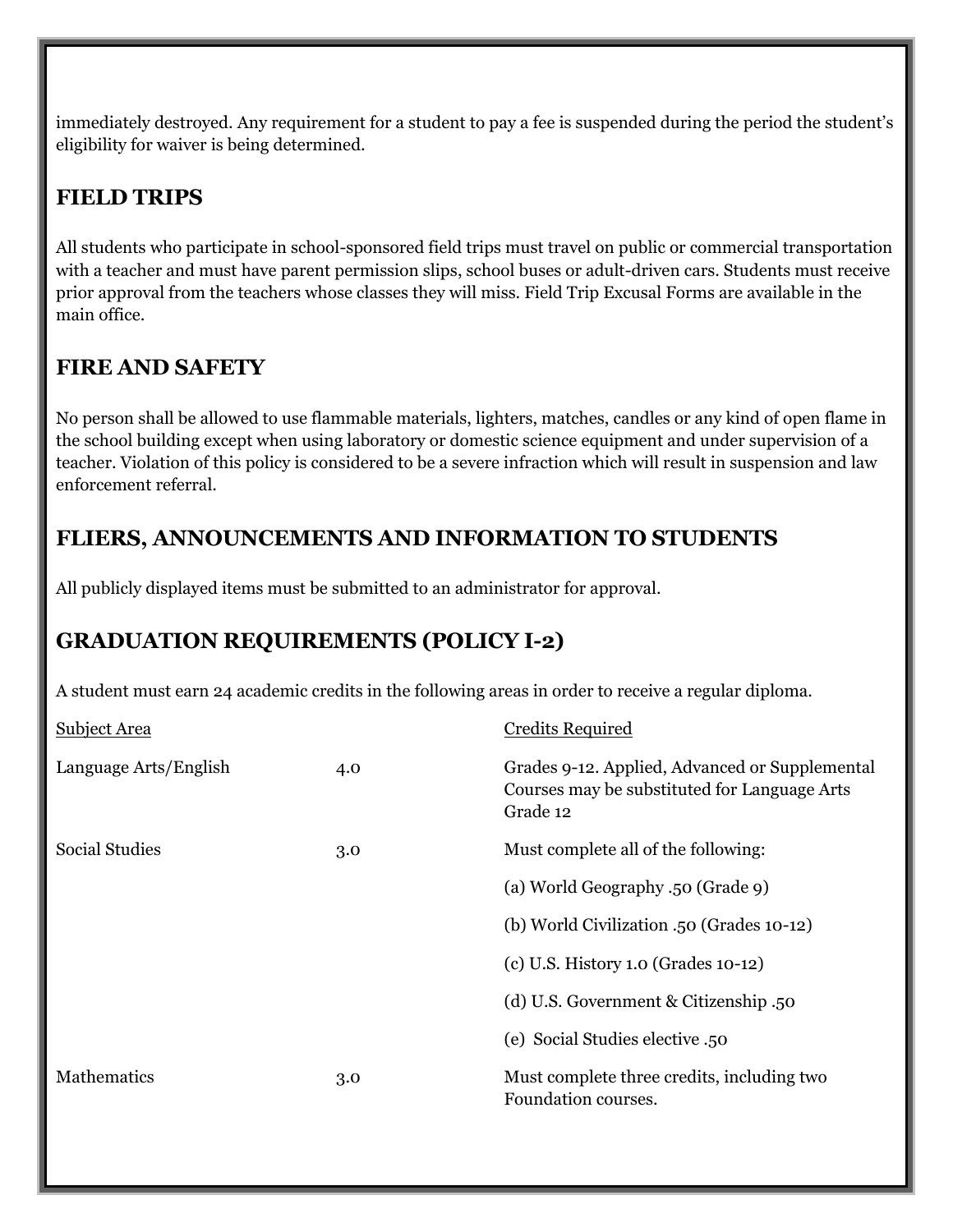|                            |     | (a) Algebra 1 or Algebra B and                                                                                                     |
|----------------------------|-----|------------------------------------------------------------------------------------------------------------------------------------|
|                            |     | (b) Geometry                                                                                                                       |
|                            |     | (c) Algebra 2                                                                                                                      |
|                            |     | (d) Pre-calculus                                                                                                                   |
|                            |     | The third unit of mathematics may be from the<br>Foundation Courses or from the Applied, Advanced<br>or Supplemental Courses list. |
| Science                    | 3.0 | At a minimum, two courses, one each from two of<br>the four science foundation areas:                                              |
|                            |     | (a) Earth Systems 1.0                                                                                                              |
|                            |     | (b) Biological Science 1.0                                                                                                         |
|                            |     | (c) Chemistry 1.0                                                                                                                  |
|                            |     | $(d)$ Physics 1.0                                                                                                                  |
|                            |     | The third unit of science may be from the<br>Foundation courses or from the Applied, Advanced<br>or Supplemental Courses list.     |
| <b>Fine Arts</b>           | 1.5 | From any of the following:                                                                                                         |
|                            |     | $(a)$ Art                                                                                                                          |
|                            |     | (b) Dance                                                                                                                          |
|                            |     | (c) Drama                                                                                                                          |
|                            |     | (d) Music                                                                                                                          |
| Career & Technical Ed.     | 1.0 |                                                                                                                                    |
| <b>Computer Technology</b> | .50 |                                                                                                                                    |
| Financial Literacy         | .50 |                                                                                                                                    |
| <b>Health Education</b>    | .50 |                                                                                                                                    |
| Physical Education         | 1.5 | Must complete all of the following:                                                                                                |
|                            |     | (a) Participation Skills .50                                                                                                       |
|                            |     | (b) Fitness for Life .50                                                                                                           |
|                            |     | (c) Lifetime Activities .50                                                                                                        |
|                            |     |                                                                                                                                    |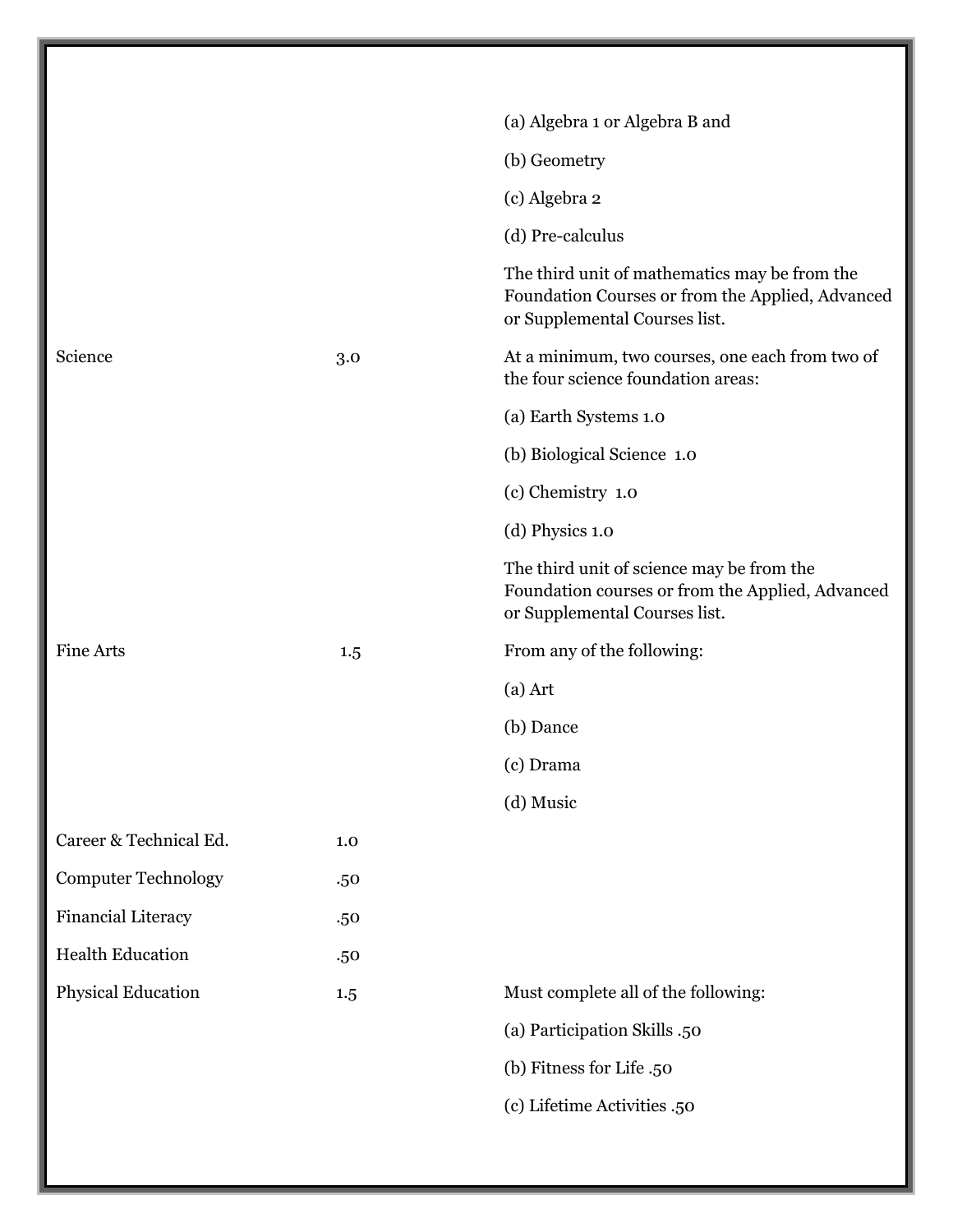| Electives                     | 5.5  |
|-------------------------------|------|
| <b>Total Credits Required</b> | 24.0 |

# **HALL PASS**

All teachers should own a classroom hall pass. Those without one may be directed back to class. The 20/20 critical time is time for students to stay in their classrooms. Students who must be in the hall (preferably outside of the 20/20 time) must have a teacher issued hall pass.

# **Hazing and Bullying Prohibited (Board Policy G-20)**

The district is committed to providing a safe learning environment to all district students that is free from bullying, cyber-bullying, and hazing. Hazing is defined as the act of harassing or playing abusive and humiliating tricks on individuals, or causing embarrassment to an individual. Hazing is against the law. No hazing of any kind will be tolerated. Please report any bullying or hazing to a teacher, administrator or resource officer.

Any form of bullying is not allowed at school, on the way to school, on the way home from school, or at school sponsored activities. Bullying is behavior that is intended to cause harm or stress, exists in a relationship in which there is an imbalance of power, and may be repeated over time. Incidences of bullying need to be reported to a school official immediately. Students involved in any hazing or bullying activities may be suspended from school and face disciplinary action. (See Board Policy G-20: Bullying, Cyber-bullying, Hazing and Abusive Conduct Prohibited)

# **HUMAN SEXUALITY EDUCATION (POLICY I-12)**

All instructional materials, speakers, special programs, and resource agencies used in any human sexuality presentation or discussion will be reviewed and approved by the Salt Lake City School District Human Sexuality Curriculum Committee. The committee is guided by Utah State Law, Utah State Office of Education regulations and core curriculum, and policies of the district. The board also requires the use of the "Parent Notification Form" developed by the Utah State Office of Education for human sexuality instruction and training for all educators consistent with Utah State Office of Education regulations. The purpose of this policy is to ensure that accurate and up to date information is available to teachers for classroom instruction

# **IMMUNIZATIONS**

Utah law states: "All school age children (K-12) must have a completed Immunization Certificate on file. If the child does not have this certificate on file, he/she can be denied admission to the school." All students entering high school must have immunization records on file, present evidence of exemption, or have the immunization records with them when they register. All students entering 7th through 12th grades will not be allowed to register without proof of having the following:

- 4 DTP (5th dose required if the 4th DTP was given before 4 years old)
- 3 Polio (4th dose required if the 3rd Polio was given before 4 years old)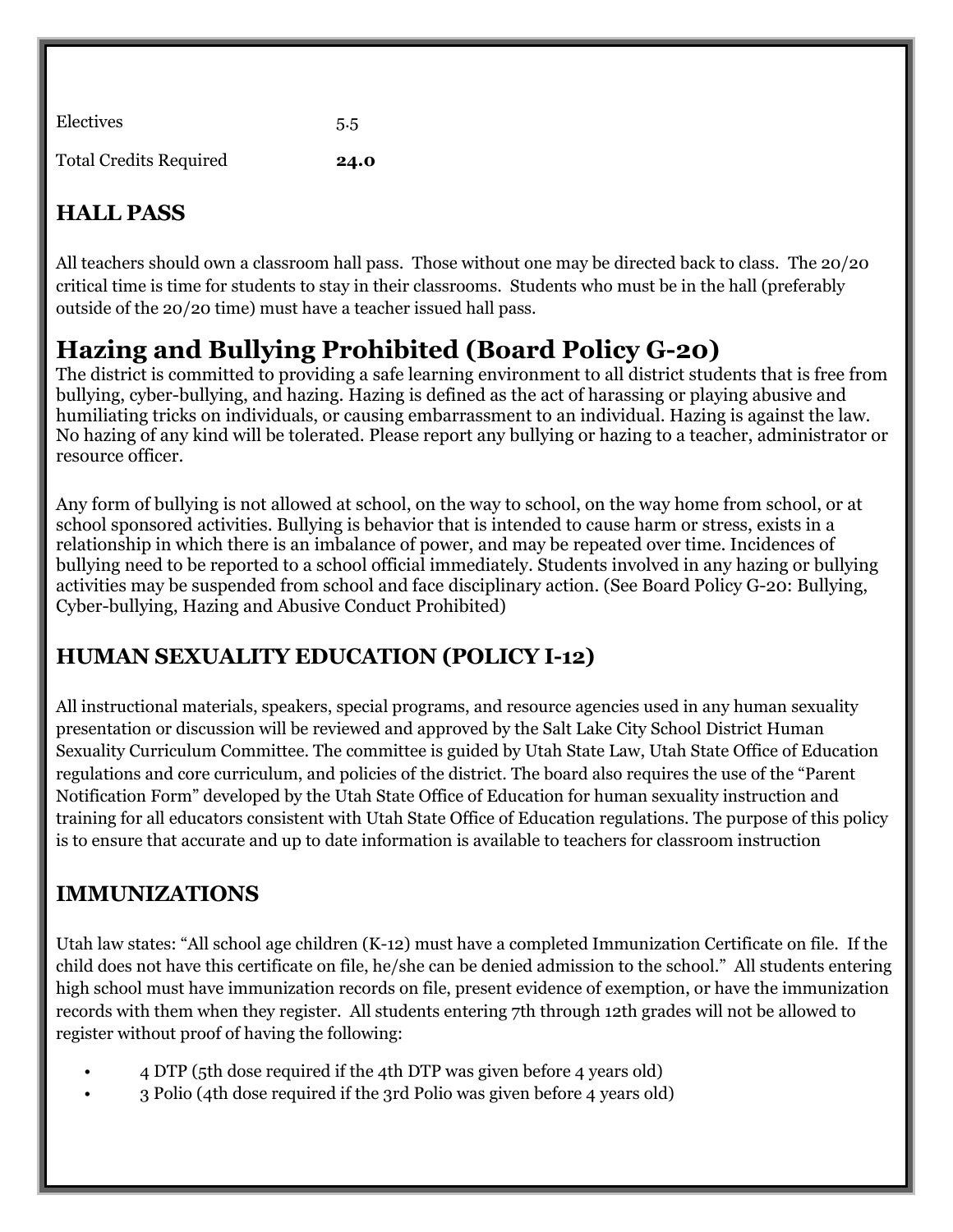- 2 Measles, Mumps, Rubella (MMR) (Must have been given after the child's first birthday)
- 3 Hepatitis B
- 2 Hepatitis A
- 1 Varicella (Chicken Pox)

#### **LIBRARY/MEDIA CENTER**

Students are encouraged to use the library often to browse, read, research, and study.

- 1. Users are expected to conduct themselves in such a manner as to make quiet study possible for all.
- 2. If the user persists in causing a disturbance after individual library service has been offered, he/she will be asked to leave.
- 3. Students found damaging materials or furniture or vandalizing library property in any way will be subject to disciplinary action. This may result in library privileges being suspended for a period of time.
- 4. Among (but not limited to) the actions considered to be subject to disciplinary action are: theft or mutilation of materials, equipment, or furnishings (including writing/marking on tables and carrels). Running; pulling materials from shelves at random; using obscene, abusive or insulting language; moving furniture, materials, or equipment without permission; group socializing for non-library activities; eating food or drinking beverages.
- 5. Proof of identification may be required for use of the library facility and all library materials and equipment.
- 6. A note from the classroom teacher is required at any time during the school day to verify a student's excused absence from his/her scheduled classroom. The signature of an administrator may be obtained in lieu of a regularly scheduled instructor.

#### **LOCKERS**

Lockers are school property and are loaned to students for their convenience. The school reserves the right to inspect lockers. Lockers must be kept clean and free from stickers, fire-hazard material, etc. Fines can be assessed for locker damage or un-cleanliness. Only the student assigned to a locker is eligible to use the locker. For your own safety, do not keep money and/or valuable items in lockers. It is recommended that you take extra precautions against theft when using your PE lockers.

#### **LOST OR STOLEN ITEMS**

All lost and found articles should be turned in immediately to security Ext 2570 or 3860. Items must be accurately identified by their owners before being returned. Useful items that are not claimed will be donated to charity. Everyone should take precautions to avoid the loss of personal belongings. Personal property brought to school for any reason is solely the responsibility of the owner. Lost or stolen items should be reported immediately to the school resource officer as well theft of personal property. The school is not responsible for theft but will assist in filing a police report and conducting an investigation. Theft is a severe violation of the school discipline plan and may result in a suspension and a law enforcement referral.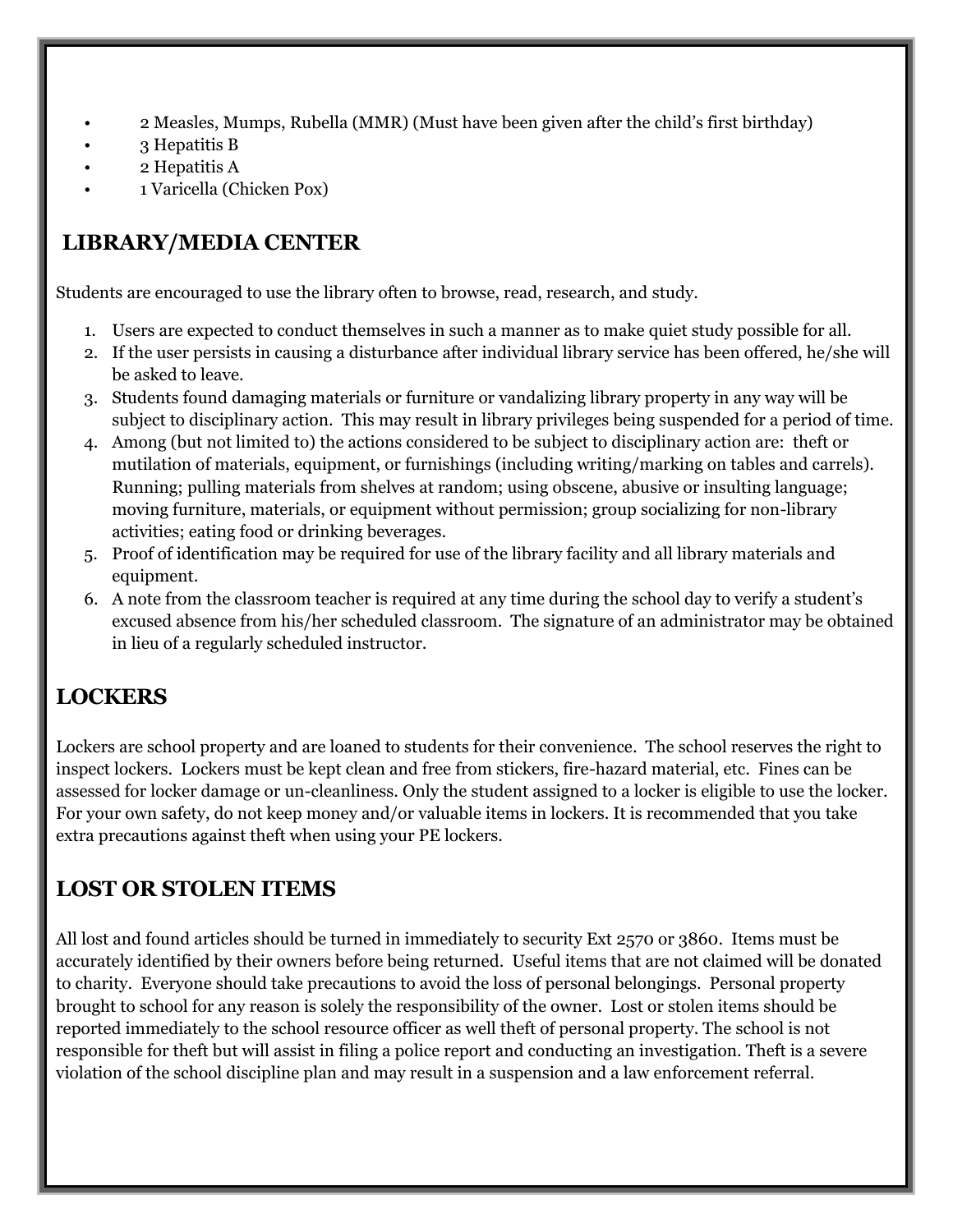#### **LUNCH ACCOUNTS**

The student cost for school lunch is \$2.50 per meal. Each student will have their own lunch account where they can pay in advance or pay daily for meals. Lunch can be paid for at registration or daily at lunch once school begins. Parents can also pay for their students' meals online at MyPaymentsPlus. Applications for free/reduced meals are available in the main office or cafeteria for those who might qualify.

# **PowerSchool**

PowerSchool is the district's online portal that a student and his/her parents can log into and see all of the student's educational information in one place, grades, assignments, scores, attendance, schedules, and school bulletins. Parents will need to create an account with a username and password in order to access the system; students will be given a user ID and password at their schools. The district encourages students and parents to regularly check PowerSchool for important information.

# **PUBLIC DISPLAY OF AFFECTION**

Displays of affection, other than handholding are considered inappropriate. A high school campus is not a place for overt displays of physical affection between students. Students are expected to demonstrate restraint at a public place. Students who fail to do so will be required to have a parent conference with the administration.

#### **REGISTRATION**

Students make class requests in the spring and then receive a notification of the online registration process by the first week of August. The following items will be needed in August when students come for registration:

• Payment of school fees, unless waived

• Proof of Immunization (if proof of immunization or a valid approved exemption is not already on file at school )

• Transcript copy (if not currently attending one of our feeder schools)

Other required and optional forms such as the Internet Acceptable Use Agreement, parking permit, PTSA membership, etc. will be available online.

# **SEARCHES (POLICY P-7)**

Do not bring inappropriate items to school or to any school activities. Lockers are the property of the school and can be searched at any time by school administration or their designee. School personnel can also search personal property and vehicles on school campus or during school activities based on reasonable suspicion.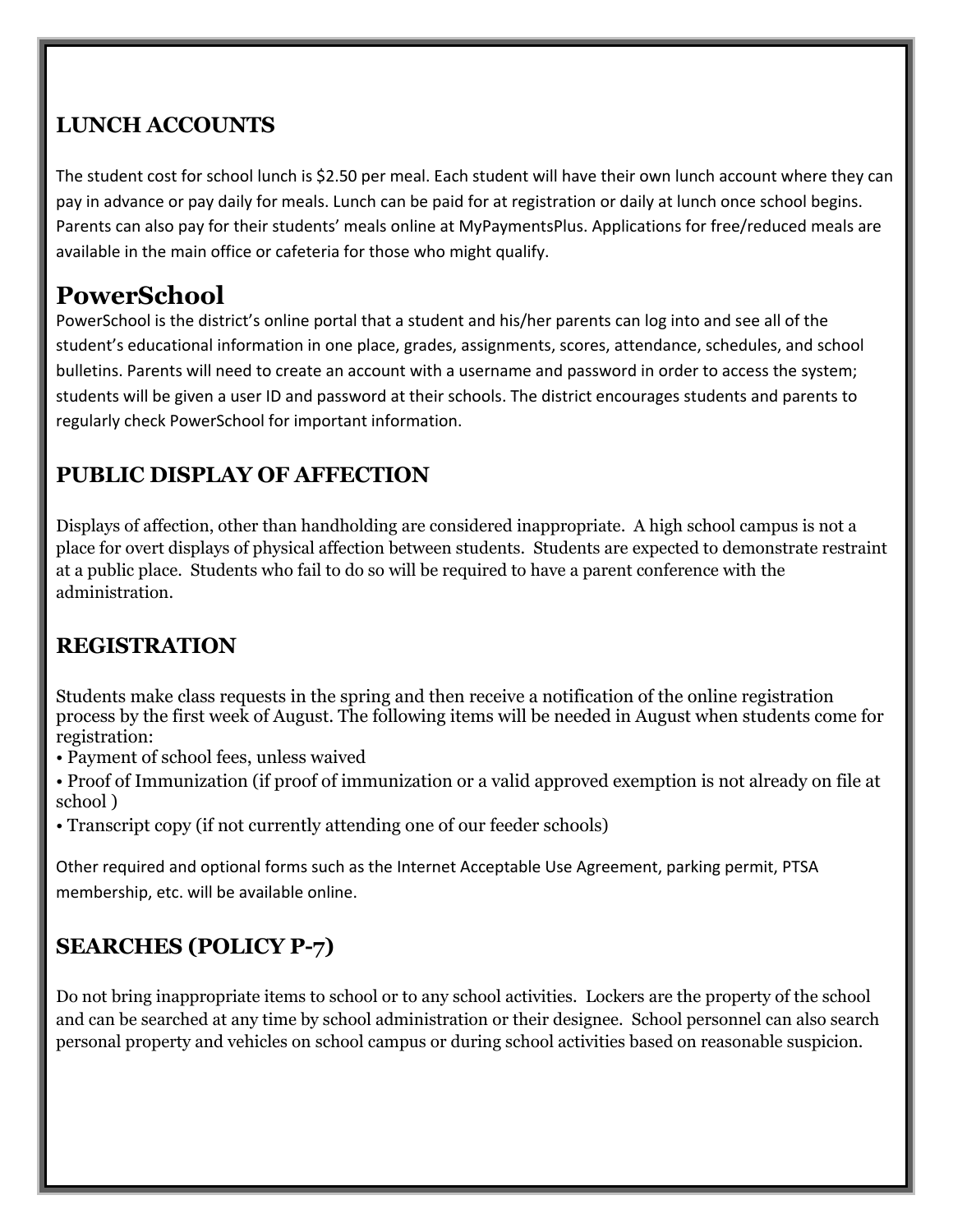#### **SKATEBOARDS, LONGBOARDS, ROLLER BLADES, AND SCOOTERS**

Non-motorized transportation to school is encouraged. However, students are prohibited from riding all wheeled equipment (bikes, scooters, skateboards, "heelies", roller blades, etc.) on school grounds. Any wheeled equipment must be walked/carried while on school grounds and properly stored. The school/SLCSD is not responsible for lost or stolen items. Students who violate the rules may be prohibited from bringing wheeled equipment to the school in the future at the discretion of the school principal.

#### **SNOW CLOSURE/DELAYED START/EARLY RELEASE GUIDELINES**

School will be open on all school days unless circumstances create health or safety issues for students and staff. Severe weather conditions may force school closures, delayed starts or early release. The following information details the procedures to be followed:

- Parents and employees should check television or radio news for school closures, delayed starts, or early dismissal of students.
- Authorization will come from the Superintendent or his/her designee. All school closures, delayed starts, or early dismissals are for one day only.
- No television or radio announcements mean that schools are open and regular schedules will be followed.
- Parents are encouraged to create an emergency plan for their students. Parents should plan with their students where to go or what to do if the parent is not home and schools are closed, delayed starting or dismissed early.
- Parents are asked not to call the school or the district office. Telephones will be used for emergencies.

•

#### **STUDENT ADVOCATES and CAMPUS SAFETY**

Student advocates are staff members that work with the Administration and security, they will be visible to all students, every day. Please see them with any concerns or immediate need, they will assist and help all students feel safe and focused on learning and being successful at West. They may also shadow or track students at different times depending on the circumstances. Security related questions may be directed to Extension 2570.

#### **STUDENT HANDBOOK AND PLANNER**

Every student purchases a handbook/planner at the time of registration. Students must bring their planner with them to school every day. The planner contains useful information for students and parents. Please take time to read the planner carefully. A replacement fee will be required in the event the planner is lost. Replacement planners can be purchased in the treasurer's office.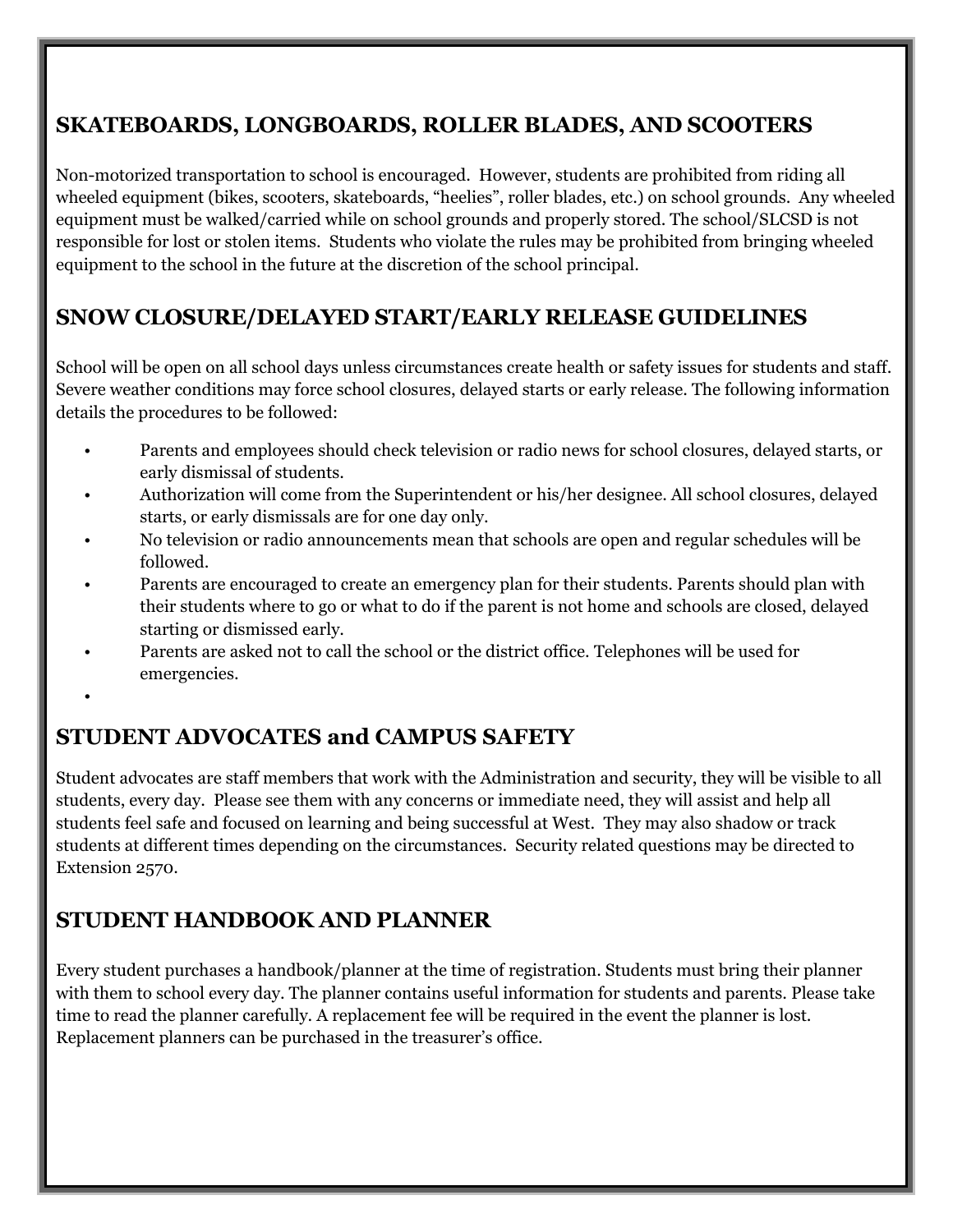#### **STUDENT INTERNET ACCEPTABLE USE POLICY (POLICY I-18)**

Acceptable Use: Internet use must be consistent with the educational objectives of the district. The use must also be consistent with the terms of this Acceptable Use Policy (AUP). Violations of internet use will be referred to an administrator.

#### **TESTING**

Certain tests are required of Utah students. Assessment are given near the end of the academic year and include testing in various Language Arts, Math and Science classes. These assessments measure student progress and are used to comply with federal and state requirements. Students in  $9<sub>th</sub>$  and  $10<sub>th</sub>$  grade are required to take ACT – Aspire, and 11th graders are required to take the ACT. Various other tests and assessment are also conducted during the school year. Contact the counseling center or the school administrator if you would like more information on testing.

#### **TRANSCRIPTS**

Official copies of student transcripts are available at the registrar's office

#### **UHSAA ELIGIBILITY AND INSURANCE**

Utah High School Activities Association eligibility requirements include, but are not limited to no more than one failing "F" grade per term, full time enrollment in school, completion of a physical examination and medical release from a physician, and verification of medical insurance coverage. Fourth quarter grades determine fall eligibility. Participants in athletic activities are required to have proof of appropriate medical insurance prior to participation in any extracurricular activities. The school and district do not carry accident insurance and are not liable for participant's injuries. Students may purchase coverage through the optional school insurance program if not covered by their family plan.

#### **USE OF PUBLIC ADDRESS SYSTEM**

As a general policy, announcements are to be made only once per day at a designated time. The PA system will be used only for announcements that have school-wide interest. PA announcements should be submitted in writing with items clearly stated and countersigned by the faculty sponsor to the main office one day prior to the announcement. No PA announcements will be made during the two lunch periods.

#### **VISITORS (POLICY C-2)**

Parents are welcome anytime. All visitors are asked to use the main entry east doors at the front of the building. All other main entrances are locked most of the time, and on surveillance all the time (they are opened for students during school hours). It is expected that any person entering a school will check in at the